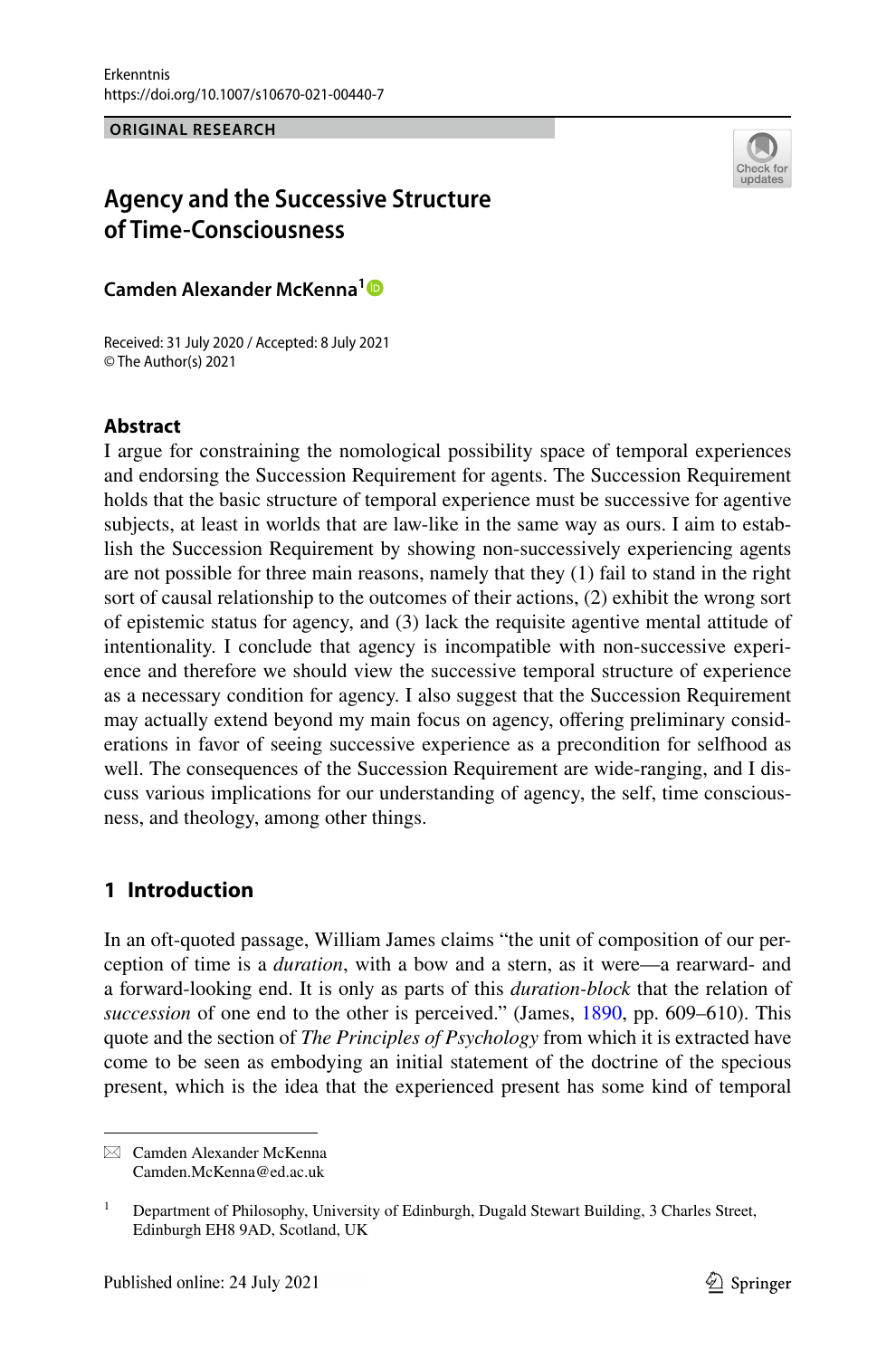extension. However, there is a further contention in the above quote that Almäng [\(2014](#page-19-0), p. 364) has noted. Besides the claim that the present is a "duration-block," as opposed to a "knife-edge", James also claims that our temporally extended present has a *successive structure*.

This latter claim is often overlooked because we ordinarily take it for granted that experience is successive, whereas we ordinarily do not take it for granted that the perceived present has a duration. For Almäng, James' succession claim, when made precise, amounts to the following: "That with which we are perceptually presented is given as having temporal parts, which are presented as succeeding and preceding each other in time" (Almäng, [2014](#page-19-0), p. 364). This characterization of the succession claim is a minimal description of how we contingently experience the world over time, asserting only what is meant to be obviously manifest.

I think the succession claim can and should be stronger still. I will argue that, for agentive subjects at least, the successive structure of experience is not merely contingent but nomologically necessitated. I will argue for constraining the possibility space of temporal experiences, endorsing what I call the Succession Requirement for agents (SR), which holds the experiences of agentive subjects in our world must have the same basic temporal structure, namely, a successive structure. To be clear, this is not to say there is no variation in the content of temporal experience (subjective time dilation and contraction, for example, are well-documented<sup>1</sup>). Rather, SR holds that the basic successive *structure* of temporal experience must remain constant across subjects in this world that we would consider to be agents, where by "successive structure" I mean a temporal organization or *ordering* of the content of experience.

While the proposition that we experience the world in successive fashion may be very intuitive, the stronger modal claim that we *must* experience the world in this way is not. Just as it is not obvious that experienced succession is necessary for agency, non-agency also does not follow in an immediately obvious way from nonsuccession. Nonetheless, I maintain there are very compelling reasons to believe SR holds. I will focus on three of these in this paper. The first is that successive experience is the only perspective from which an agent can navigate a world that includes causality<sup>[2](#page-1-1)</sup> as a feature, as non-successive experiencers would not be able to stand in the appropriate causal relations to their actions. Second, a physically grounded informational asymmetry between past and future means that any non-successive experiencer would lack the requisite epistemic status for agency as we understand it. Third, only successive experiencers are capable of the kind of mental attitudes that ground agency—a fact rooted in the processive nature of experience.

The Succession Requirement, if it holds, has a number of surprising and signifcant implications. Perhaps the most surprising and least intuitive is that it implies a temporal "God's-eye-view" is actually sub-optimal in several ways. Agents like us occupy a privileged position in our temporal perspective, which is specifcally

<span id="page-1-0"></span><sup>&</sup>lt;sup>1</sup> See Grondin ([2010\)](#page-20-1) for a scientific review.

<span id="page-1-1"></span> $2$  Although I am speaking of causality as a feature of our world, this should not be interpreted as a claim that "causal laws" exist independently of regularities in nature.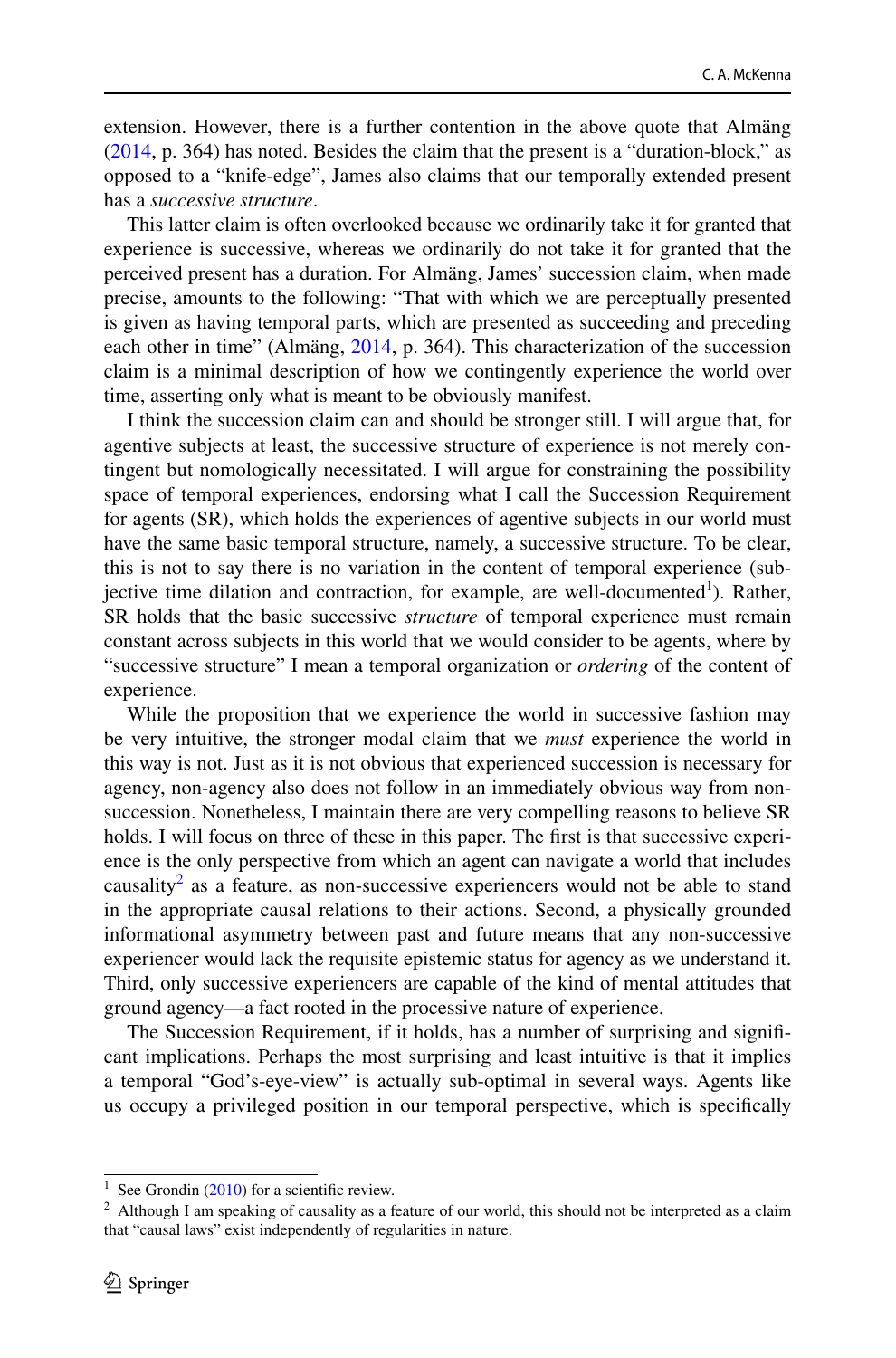adapted to handle the real physical asymmetries of the universe we inhabit. On this view, were an "eternalist perceiver" (a vision of God promoted by medieval and premedieval philosophers and theologians) to exist in our universe, this entity would be hamstrung by a temporal perspective that entails a degree of causal and epistemic impotence.

A further consequence is that SR reveals the central place of succession as an enabling condition for agency. Rather than an accidental feature, the successive experience of the temporally extended agent turns out to be a *sine qua non* for agents like us. We can then move from just describing temporality as a fact of life to a perspective that sees it as an important enabler of the kind of perception and action that allows us to thrive in this world.

Lastly, it may be that SR can actually be extended further. Although I will focus in this paper on the Succession Requirement for agents, I think it is likely that SR is a precondition for selfhood as well. Unfortunately, there are nearly as many defnitions of the self as there are selves (real or illusory), so this project will largely be left for the future. However, due to the close connection with the current topic, I will take some time at the end to argue that J. David Velleman's ([2015,](#page-21-0) p. 187) suggestion, inspired by Buddhist thinking, that we reject the enduring self and see human experience as consisting of "successive momentary subjects, each timelessly entrenched in its own temporal perspective," may be off the mark for precisely the reason that such a move invokes a plethora of non-successive experiencers, none of which can be the agents we take ourselves to be.

In making the case for SR, I will frst elaborate on the concept of succession (Sect. [2](#page-2-0)) and then describe SR's philosophical precursors (Sect. [3\)](#page-4-0). Next, I will show that certain apparently radical variations in temporal phenomenology collapse either into non-successive experience or successive experience, and that non-successive experiences of the kind attributed to God in the medieval period and appearing in certain popular works of fction represent the sort of counterexamples that must be headed off in order for SR to hold (Sect. [4\)](#page-6-0). I will then argue that non-successive experiencers (NSEs) cannot be agents because they (1) lack the appropriate causal relationships for agency, (2) exhibit the wrong sort of epistemic status for agency, and (3) lack the requisite agentive mental attitude of intentionality. Because agency is not compatible with non-successive experience, the succession requirement must therefore obtain for agents in this world.

# <span id="page-2-0"></span>**2 Succession**

As long as an experience is sequentially ordered, we can say an experience is *successively structured*. One kind of successive structure is quite familiar: first one thing is experienced as happening, then another thing, and then another, and so on. Another kind of successive structure might be the following: frst one thing is experienced as happening, then another thing, then the frst thing is experienced again, then another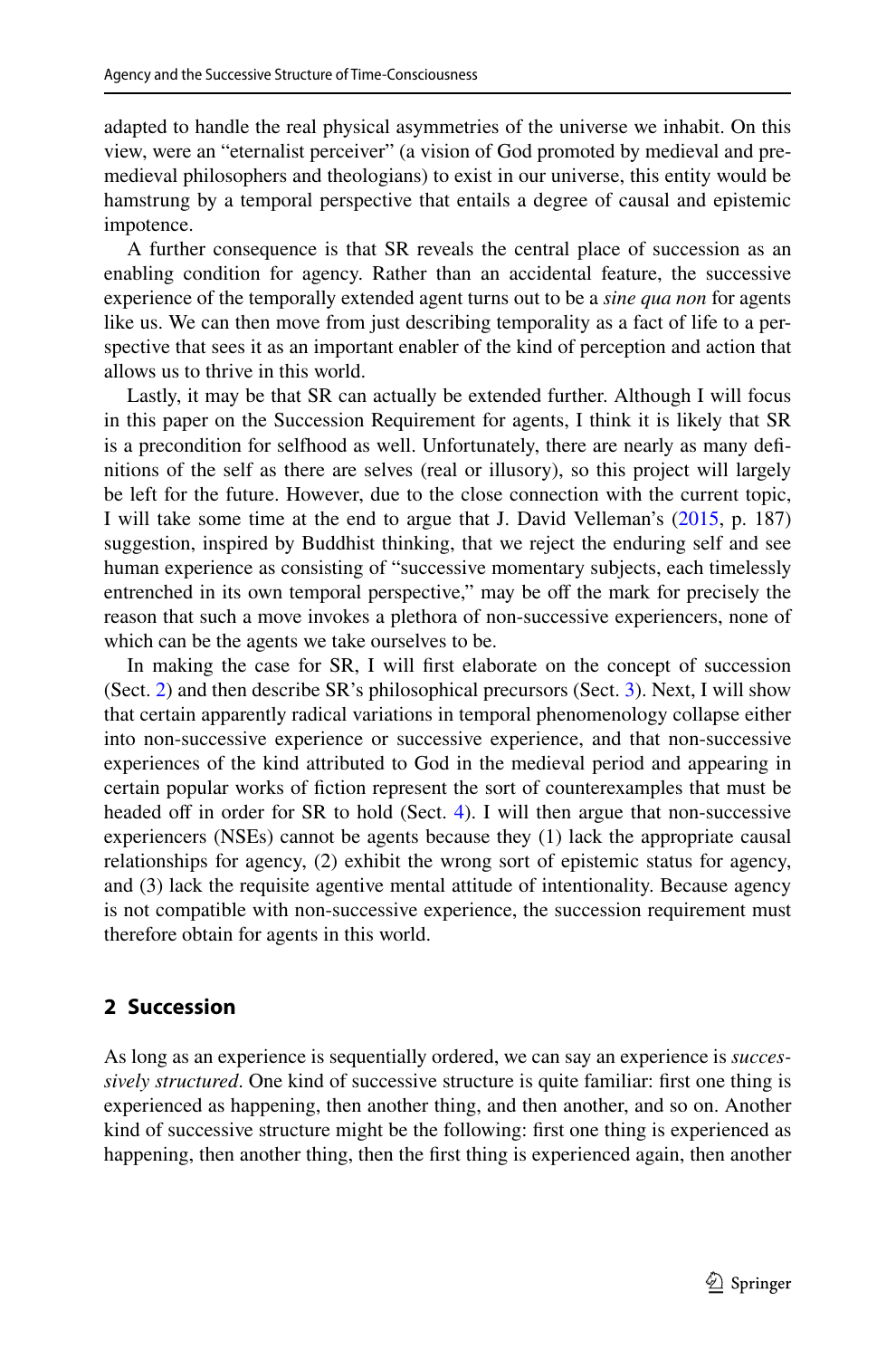thing, then the second thing is experienced again, and so on.<sup>3</sup> Or we could reverse this order. However, these latter possibilities are still successive in the sense of being experiences that precede and succeed one another, even if those things might occur in an unusual order.

It is customary in such discussions to point out another of James' oft-quoted statements, viz. "a succession of feelings, in and of itself, is not a feeling of succession" (James, [1890,](#page-20-0) pp. 628–629; cf. Hoerl, [2013](#page-20-2) for critical analysis). We can grant this received wisdom here because SR is meant to be a necessary condition for agency and is not being posited as a sufficient condition for the temporal phenomenology of succession. SR is concerned with whether the experiences of agents must *in fact* occur successively and not primarily with whether they are felt to be succes-sive.<sup>[4](#page-3-1)</sup> Nonetheless, even if James' is right, it is still plausible that SR is necessary for the feeling of succession, though not sufficient. I would also maintain it remains an open question whether or not, as a contingent matter, succession in and of itself *happens to be* sufficient for the experience of succession, even if it is not necessarily so.

As indicated above, the experienced succession need not be an expected ordering. What is experienced also need not be a sequence of *diferent* things. The content of experience can remain the same, while the structure remains successive. Identical experiences had at diferent times can be seen as analogous to otherwise identical things lined up, occupying diferent locations in space; in both cases, a structural order is maintained despite the constituents being identical (though not identical with respect to temporal or spatial position respectively).

For experiences to be successive, it is furthermore not required that the ordering of our experiences corresponds to any kind of veridical ordering of worldly events. The most well-known everyday example of non-correspondence is in dreams, which are still experienced sequentially even if the dream-events themselves seem to have a nonsensical order corresponding to nothing in particular. There are also cases of illusions that suggest we experience non-veridical event ordering in our waking lives. These include the so-called postdictive efects, in which we can seem to per-ceive events in a different order than that in which they actually happen.<sup>[5](#page-3-2)</sup>

<span id="page-3-0"></span><sup>3</sup> Strange experiential sequences like these are on display in the Kurt Vonnegut novels *Slaughterhouse-Five* ([1969\)](#page-21-1), whose protagonist becomes "unstuck in time" living through temporally jumbled episodes, and *Timequake* ([1998\)](#page-21-2), in which the inhabitants of Earth in 2001 are transported back to 1991 to live the decade all over again exactly as it took place.

<span id="page-3-1"></span><sup>4</sup> C.D. Broad contrasted the feeling of succession, e.g., looking at a clock's second hand, and actual succession, e.g., looking at an hour hand, which, though exhibiting successive positions, is not immediately felt to be successive (Broad, [1923,](#page-20-3) p. 351).

<span id="page-3-2"></span> $<sup>5</sup>$  For instance, in the Flash-Lag Illusion, a red square travels from left to right across a black screen</sup> until, when it reaches the middle of the screen, a green square is rapidly presented ("fashed") below it. We perceive the green square as having been presented after the red square has passed (so slightly to the left), when in fact it is presented directly below the red square at the midpoint. On one interpretation of this illusion, we perceive a mistaken ordering events—we perceive the red square arriving at the midpoint and carrying on to the right *and then* the presentation of the green square, when in fact the green square was presented at the same time as the arrival of the red square at the mid-point. See McKenna ([2020\)](#page-20-4) for an example of the phenomenon.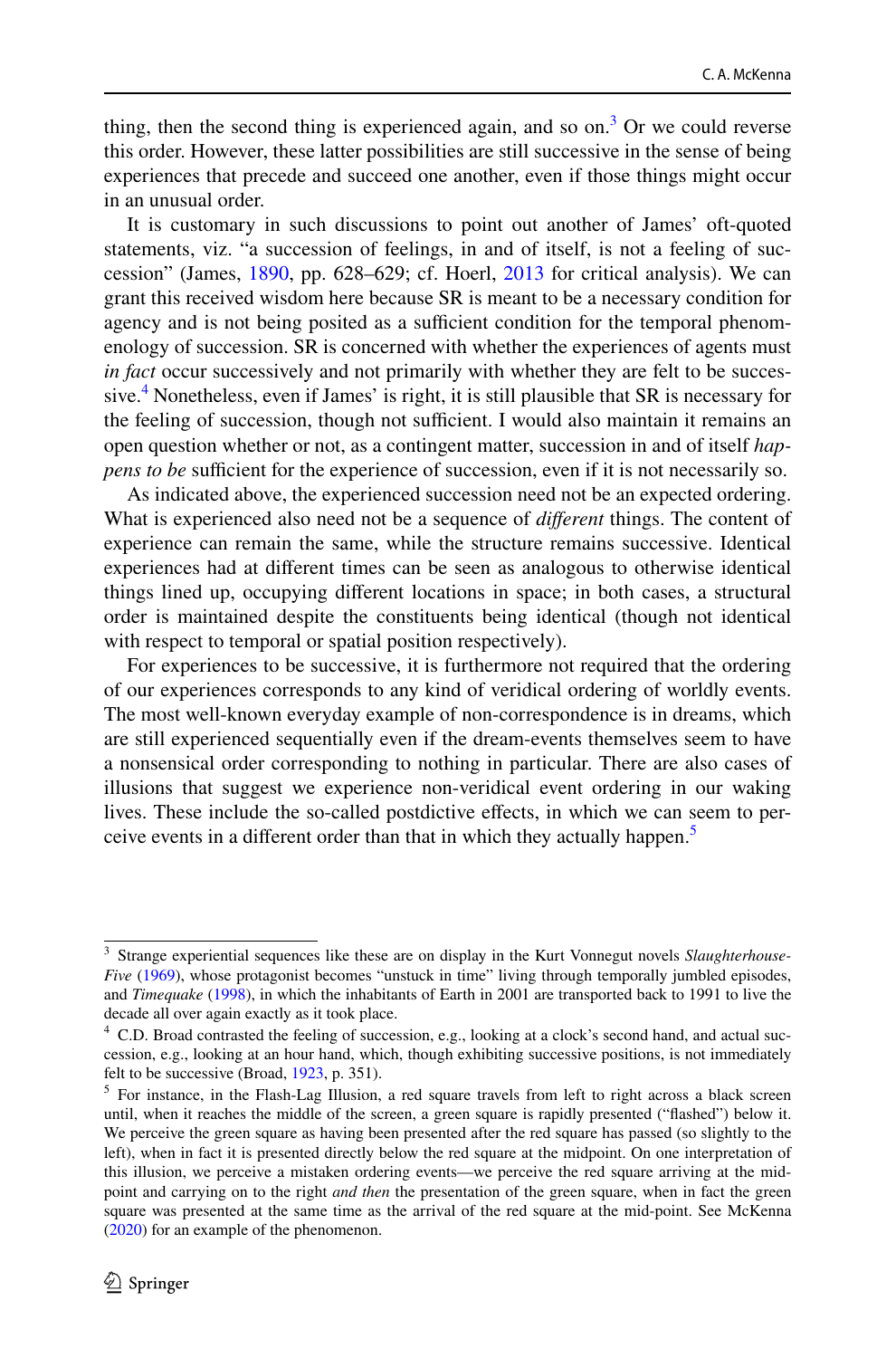What would it take then, for experience to be non-successive? In contrast to SR, I defne Non-Succession (NS) as the proposition that agentive subjects need not have successive experiences. Non-succession is just a case where experience lacks a sequential order. In this scenario, no experiential events precede or follow one another, so there is no linear organization to experience. Alien as this may sound, claims abound alleging such experiences. It has, for instance, become a cliché in writing about life-and-death situations to describe the experience as one where "time stands still." A study by Wittmann et al. ([2017\)](#page-21-3) found that 120 out of 196 (61%) of assessed reports of near-death experiences gathered from a public repository mentioned a "feeling of timelessness." Free-divers (Luecke,  $2020$ ), users of hallucinogenic substances, and adept meditators have all reported "timeless" experi-ences as well (Wittmann, [2018](#page-21-4), pp. 63–74), with proficient meditators in one study claiming they had achieved states wherein "time lost its linearity", "there was no time", or they "felt outside time and space" (Berkovich-Ohana et al., [2013,](#page-20-6) p. 912).

A common rejoinder is that this reported "timelessness" is not to be taken literally. Instead, when scrutinized, such experiences turn out to be cases of extreme time dilation (see, e.g., Arstila, [2012,](#page-19-1) on time dilation during life-threatening accidents). However we make sense of such reports, one upshot of SR is that these claims can't be both literal and true if they purport to involve non-successive experience.

#### <span id="page-4-0"></span>**3 One Damn Thing After Another: A Brief History**

Philosophers have occasionally gestured in the direction of a Succession Requirement in the past but have stopped short of expressly arguing for it. John Stuart Mill, for instance, observed that "Sensations exist before and after one another. This is as much a primordial fact as sensation itself" (Mill, [1865,](#page-20-7) p. 198). While Mill does not explicitly contend that successively ordered sensations are a primordial fact of sensations for all agents that have them, human or otherwise, the favor of the Succession Requirement lurks nearby.

We can see something of this idea in the work of other early empiricists as well. For John Locke, succession and duration are derived from experience, much like other ideas. Locke thought that "Refection on [the] appearances of several ideas one after another in our minds, is that which furnishes us with the idea of SUCCES-SION: and the distance between any parts of that succession, or between the appearance of any two ideas in our minds, is that we call DURATION," (Locke, [1690,](#page-20-8) p. I.xiv.3/p. 239). On the Lockean view, our memory of the actual "train of ideas

<span id="page-4-1"></span><sup>&</sup>lt;sup>6</sup> These proportions are roughly consistent with earlier studies conducted by Bruce Grayson on the same topic, which found 74% (Greyson, [1990](#page-20-9)) and 64% (Greyson, [1983](#page-20-10)) of subjects reporting something to the efect of "time stopped" during their near-death experience.

<span id="page-4-2"></span> $7$  For example, one freediver interviewed by Suraiya Luecke reflected that "[The dive] does feel like somehow it happened outside the kind of linear passage of conscious time," (Luecke, [2020](#page-20-5): Supplemental Appendix 6).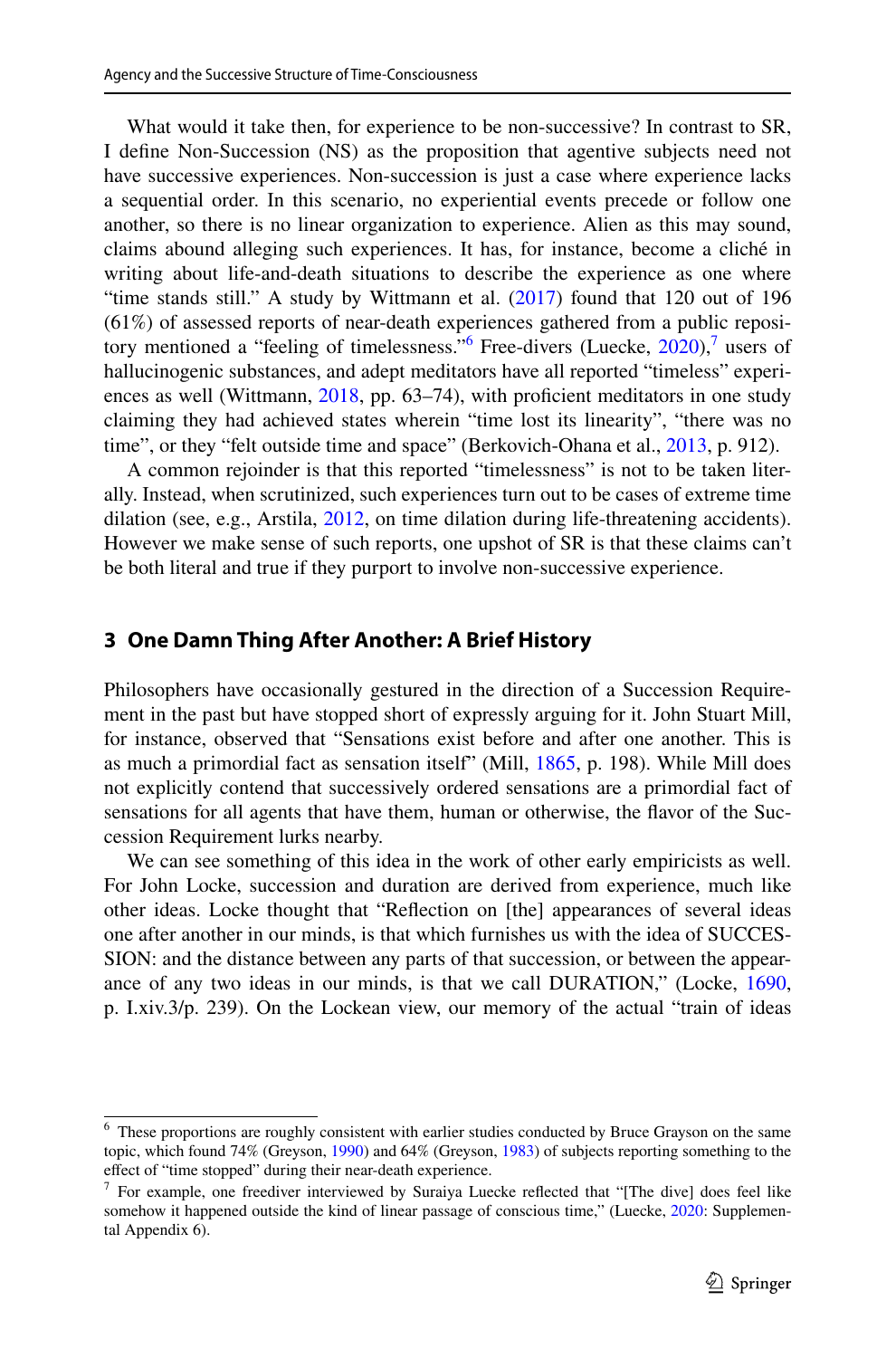which constantly succeed one another" thus forms the basis for an inference, following reflection, to the idea of succession (ibid.). $8$ 

Hume took Locke's idea, which anticipated James' "stream of consciousness," and applied it in a more radical way. According to Hume's "bundle theory," minds are "nothing but a bundle or collection of diferent perceptions, which succeed each other with an inconceivable rapidity, and are in a perpetual fux and movement" (Hume, [1740](#page-20-11), p. 1.iv.6). Shaun Gallagher [\(1998](#page-20-12)) observes that, for Hume, "It is not simply that there is a stream of ideas *in* the mind; rather, the stream of ideas *is* the mind," (Gallagher, [1998,](#page-20-12) p. 9). If this is correct, then without such a succession, we do not have minds. If having a mind and being a subject amount to the same thing, then, on such a view of experience, the Succession Requirement holds. However, in keeping with Hume's antipathy towards metaphysics, he does not argue this characterization of minds is an a priori necessity for agency or subjectivity. Hume would instead be content with the descriptive claim that impressions indicate this streaming succession just is the case for our minds.

Inspired by Hume, Kant took a revolutionary position. For Kant, succession is not an idea derived from or simply given in experience, but rather the concept of time is an a priori necessity for experience, i.e., it is the condition for the appearing of appearances in the frst place (Kant, [1787,](#page-20-13) p. B46). It is tempting to read Kant's "concept of time" as the necessarily successive structure of experience, but this is not clear enough to confdently assert. However, Kant does say that "time" is an invariant "form" of intuition, and that this form is necessary for experience. In Kant's system, the forms—space and time—are the fundamental grounds for experiences. Without these forms to order phenomena, distinguishing between particulars becomes impossible (Strawson, [1966/](#page-21-5)2007, p. 49). Kant held not only that time was *necessary* for experience, but that time is *only* the scafolding of phenomena, without discernible mind-independent existence as a thing in itself.

Kant's work does not represent ideal support for the Succession Requirement, even if it may appear he is getting at a similar contention. For one thing, Kant is not concerned with agency per se. Secondly, Kant's position on temporality is deeply embedded in his transcendental idealist system. In claiming that successive experience is necessary for agents, we need not also endorse the claim that time is only an a priori pure intuition or "form," as part of a larger view with all its attendant innovations. Finally, the arguments Kant presents on this topic are brief and not terribly conclusive (Kant, [1787,](#page-20-13) pp. B46–B47). Some further justifcation for the Succession Requirement is needed.

<span id="page-5-0"></span> $8$  See Bardon ([2019\)](#page-20-14) for further discussion.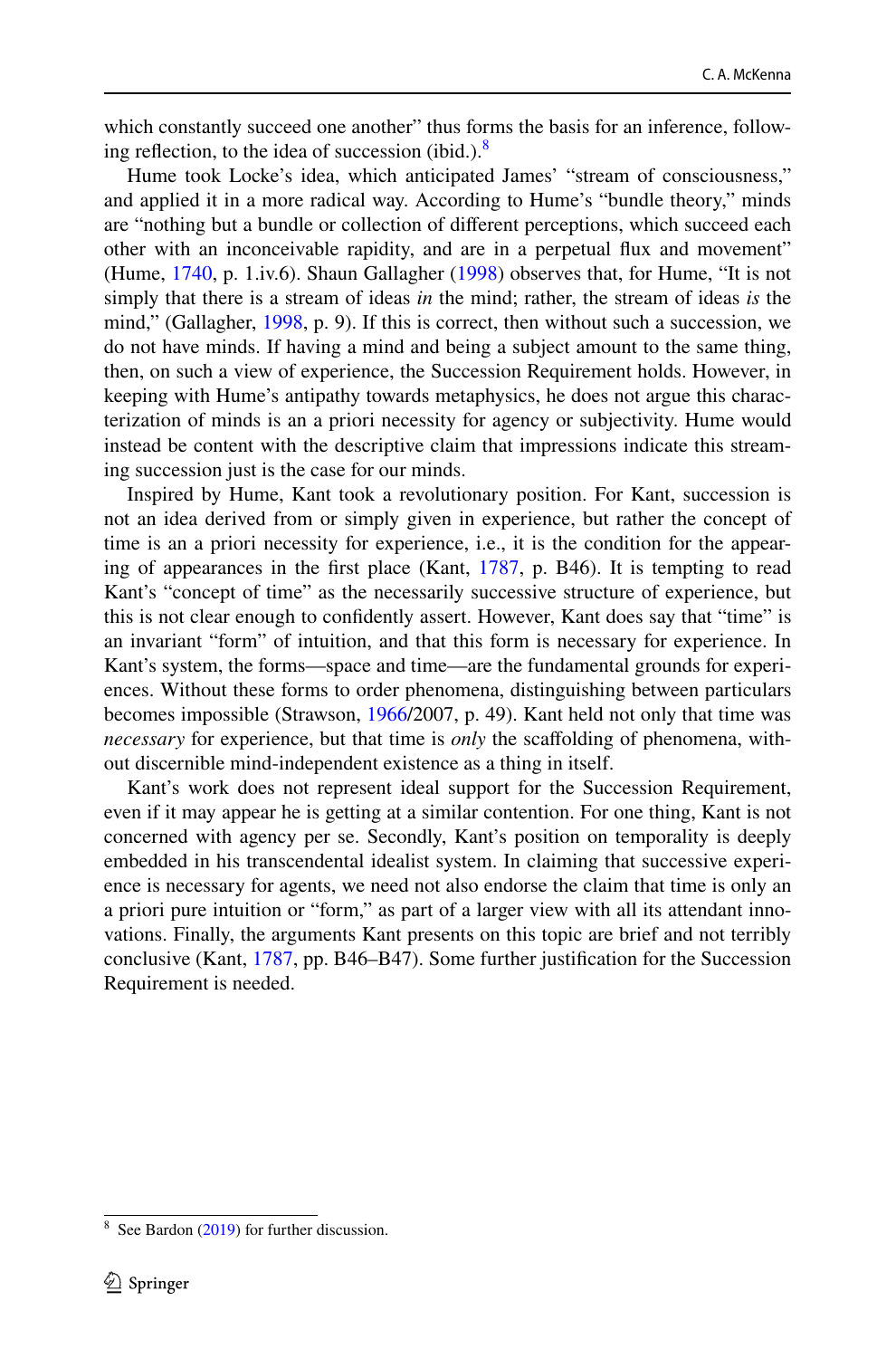## <span id="page-6-0"></span>**4 Non‑Successive Experiencers (NSEs): The Eternal Thought Experiment**

The view that non-successive experiences are possible has an ancient pedigree, dating back at least to Augustine (354–430) and Boethius (c. 480–525). Although Augustine (c. 400/[2002\)](#page-19-2) had previously postulated that God's apprehension is non-successive in character (in *Confessions,* Book XI), Boethius introduced the now classic conception of God's existence as a *totum simul*, i.e. as "everything simultaneously/all at once" (Thiselton, [2005,](#page-21-6) p. 38). According to Boethius (c. 524[/1999\)](#page-20-15), God enjoys "the complete possession all at once of an illimitable life," (*The Consolation of Philosophy*, Book V, Prose VI).

Henry Chadwick [\(1981\)](#page-20-16), in his study of Boethius, interprets the doctrine of the *totum simul* as a contrast with our limited human experience: "For us, events fall into past, present, and future time. God is outside time. For him the knowledge of temporal events is an eternal knowledge in the sense that all is simultaneous present," (ibid., p. 246). In other words, God is always aware of all things that ever happen. Such a view became the standard medieval understanding after Thomas Aquinas (1225–1274) proposed a similar interpretation in his *Summa Theologiae* (c. 1274/[1993\)](#page-19-3), which claimed God is immeasurable; without present, past or future; and "simultaneously whole" (Ia, Qq. 10, art. 2).

One might think there is some ambiguity in this medieval and pre-medieval understanding of God's temporality. Should we interpret Boethius as saying that, unlike humans, for God there is no privileged present, but events still retain some kind of order? I would argue this is not, or at least *not only*, the contention of the doctrine of the *totum simul*. Far from only *existing* over an infnite span of time that includes the event ordering with which we are acquainted, statements from Boethius about God's experience such as "all is simultaneous present" indicate God *experiences* everything at once, rather than in successive fashion. From the point of view of the subjective being of God, all is one experience, rendering the sequential ordering of events moot from the divine perspective. God's experience comes down to a single non-successive experience comprehending the infnite at once without a subjective distinction in order. There is no sense of one thing occurring *and then* another thing occurring for such a being. To say this total comprehension is *of* an ordered sequence is already to impose temporal order upon a subjective experience that supposedly lacks it.

The Boethian understanding of God's mode of eternal existence helps to accommodate God's omniscience, omnipresence, and temporal boundlessness (as the originator of time). However, Aquinas recognized that such a view entails God's incapacity to change (Ia, Qq. 10, art. 2). This incapacity appears inconsistent with the conception of an acting, omnipotent supreme being. As Anthony Thiselton puts it, "if eternity denotes *totum simul*, might this not be understood to impose a static mode of being onto God, who then cannot act, or interact, purposively as a living and promissory God?" (Thiselton, [2005](#page-21-6), p. 77). Although Aquinas accepted that God's perfection required changelessness, it seems as though admitting this property limits God's ability to intervene in a way that could be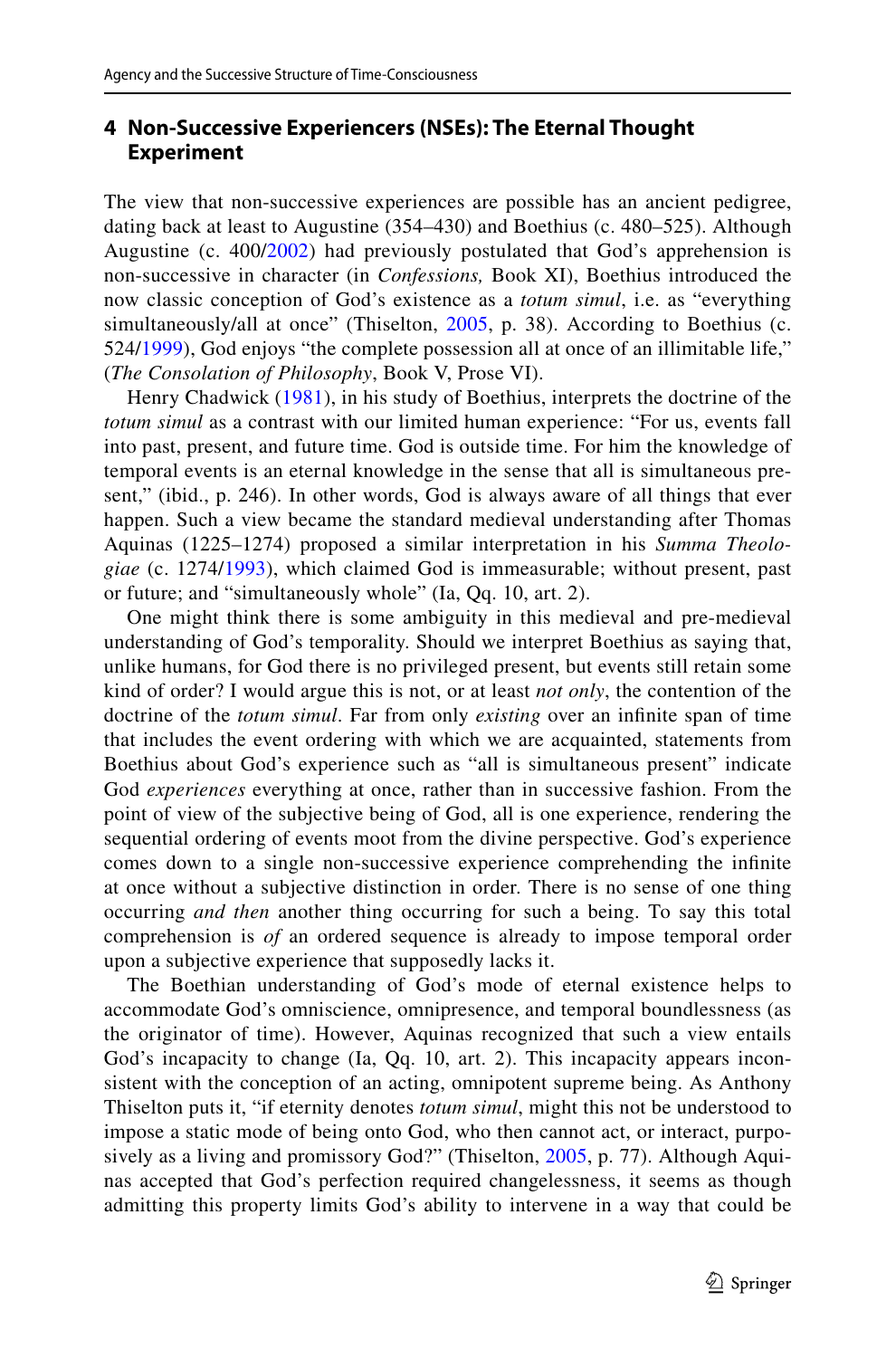understood as properly agential. We shall see in the next section that this worry is justified.

Recently there have been more secular illustrations of non-successive experience. In Chiang's ([2002\)](#page-20-17) short story "Story of Your Life," and its 2016 flm adaptation *Arrival*, earthlings are confronted by bizarre seven-limbed creatures called heptapods that experience all the events in their lives at once. These creatures employ a strange non-sequential written language called Heptapod B. The human linguist tasked with translating this language eventually learns how it is used and becomes able, like the heptapods themselves, to experience her "past and future all at once" (Chiang, [2002](#page-20-17), p. 167). As she explains it, "I perceive—during those glimpses—that entire epoch [the 50 years of her life] as a simultaneity," (ibid.).

We can call such hypothetical subjects that experience time "all at once" non-successive experiencers (NSEs). The peculiar club of NSEs counts not only Chiang's heptapods but also notables like the God of Augustine, Boethius, and Aquinas, as members. The kind of subjectivity in *Story of Your Life*, though ascribed to extraterrestrials, is ultimately of the same form as the *totum simul* encountered earlier, though restricted to a mortal life.

One might think it is possible for entities to experience what we experience as time in a similar manner to the way we experience space. As Barry Dainton explains, "the fact that *we* don't perceive time itself doesn't mean that time is necessarily unperceivable: there may be logically possible worlds where space–time is substantival, as easily perceived by its inhabitants as any other part of the material furniture of their world. But our universe is not of this kind" (Dainton, [2011,](#page-20-18) p. 385). There is nothing problematic here for SR so long as these subjects experience our fourth dimension atemporally as well as a higher temporal dimension of metatime that allows for succession.<sup>9</sup>

Vonnegut [\(1969](#page-21-1)) imagined just such meta-experiencers—Tralfamadorians—in his novel *Slaughterhouse-Five*. These Tralfamadorians, actually ancient hyperintelligent robots, are described as existing outside of time and able to "see in four dimensions" (Vonnegut,  $1969$ , p. 26).<sup>10</sup> As Vonnegut describes them, "The Tralfamadorians can look at the diferent moments just the way we can look at a stretch of the Rocky Mountains" (Vonnegut, [1969,](#page-21-1) p. 23). This means Tralfamadorians see humans "as great millipedes—with babies' legs at one end and old people's legs at the other," (ibid., p. 75). Hypothetical entities like these experience our familiar four dimensions through a further dimension that allows for successive experience. As such, they do not violate SR the way heptapods do and would not constitute efective counterexamples.

<span id="page-7-0"></span><sup>&</sup>lt;sup>9</sup> We can imagine the relation between ourselves and such higher-dimensional beings would be like that between the inhabitants of "Flatland" (a two-dimensional world), and ourselves. If a three-dimensional object like a sphere passes through Flatland, the inhabitants only ever see a growing, then shrinking, two-dimensional circle. The concept of Flatland was introduced in a satirical novel by Edwin A. Abbott ([1884\)](#page-19-4).

<span id="page-7-1"></span><sup>10</sup> Vonnegut's [\(1959](#page-21-7)) novel *The Sirens of Titan* also features Tralfmadorians. In that novel, the Tralfamadorian has an ordered, successive experience like ours, while his human friend Winston, who gets himself stuck in a "chrono-synclastic infundibulum," experiences time all at once like a heptapod.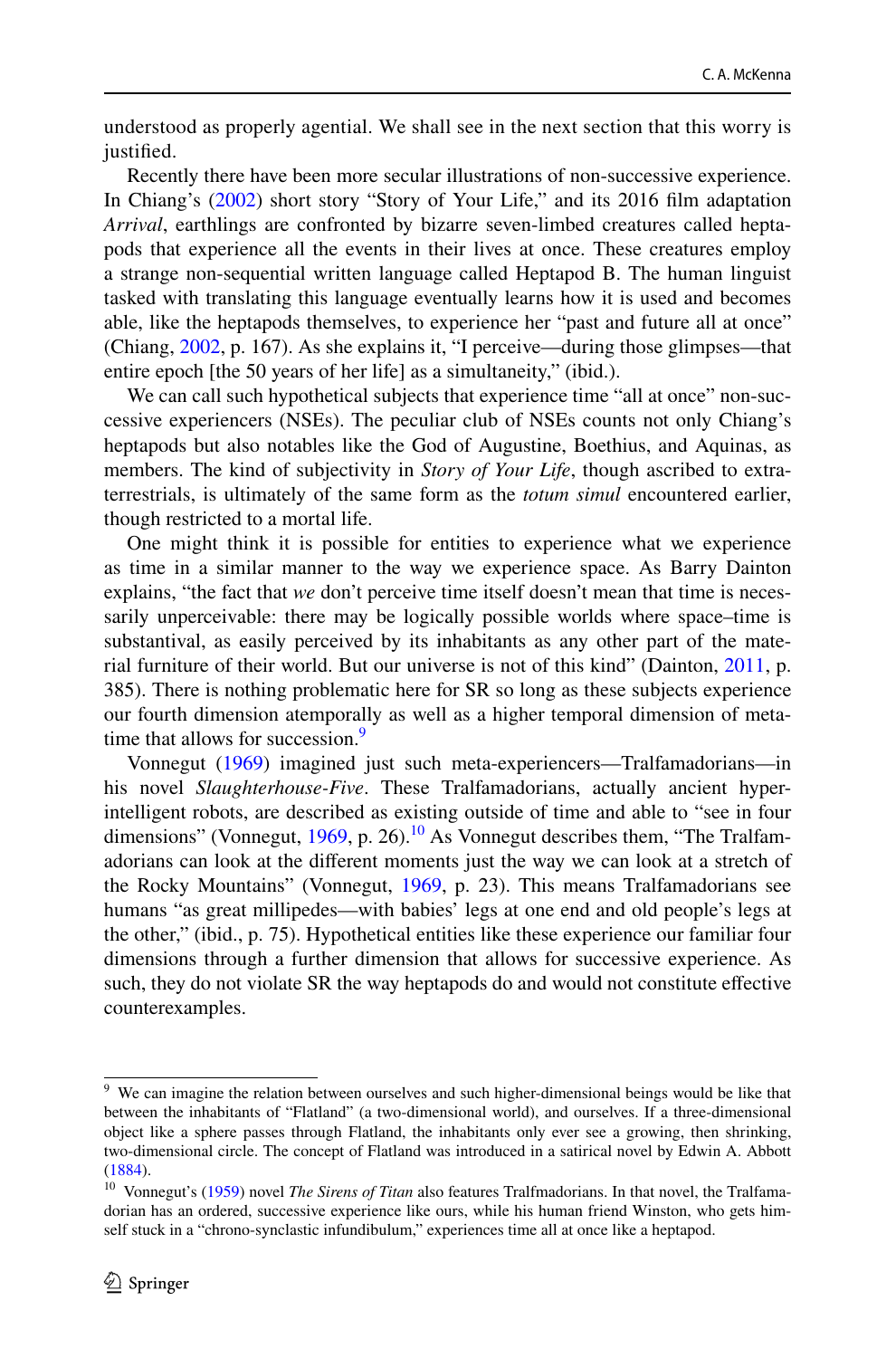# **5 Challenging the Possibility of Non‑successively Experiencing Agents**

Since Anscombe agency has commonly been thought to involve acting "intentionally," where intending is often specifed as having a "reason for acting" (Anscombe, [1957,](#page-19-5) p. 9). Furthermore, according to standard "event-causal" theories of agency following Davidson [\(1963](#page-20-19)), an act's being intentional, i.e., its having been done for a reason, means that there is a certain kind of causal relationship between the agent's mental states (e.g., desires and beliefs) and actions.<sup>[11](#page-8-0)</sup> The right sort of causal relationship for agency is one where the agent's intentions are causally connected to its actions, which are meant to bring about a particular efect.

If something like this account of agency is on the right track, then several serious challenges to the possibility of non-successively experiencing agents become apparent. Specifcally, I will argue intractable setbacks for NSE agents arise from a faulty causal relationship between the purported agent (the NSE) and the events the agent is meant to cause. Beyond this, NSEs also lack the epistemic status we typically associate with agents. Furthermore, because of their stipulated non-successive mode of experience, NSEs lack the requisite mental states, like intentions, necessary to ground agency. These three problems together suggest NSEs would be incapable of agency given the nature of the world we live in. If non-successive experience is indeed impossible, then we should conclude the Succession Requirement must hold for agents in our world.

#### **5.1 Causal Distance and Direction**

NSEs face two major obstacles to agency stemming from causality: the problem of causal distance and the problem of causal direction. I will frst address the problem of causal distance. Consider a hypothetical non-successively experiencing entity named Abbott.<sup>12</sup> Abbott, like us, is temporally extended. Only the part of Abbott temporally adjacent to an event such that a causal connection can be made between the organism and the event is capable of directly experiencing it.<sup>13</sup> The various

<span id="page-8-0"></span><sup>&</sup>lt;sup>11</sup> Schlosser ([2019\)](#page-21-8) helpfully distinguishes between the uncontroversial standard *conception* of agency as "the capacity to act intentionally" and the standard *theory* of agency, which feshes out intentions with a causal account. It is not the aim of this section to argue in favor of the standard conception or standard theory, which has been done elsewhere (e.g., Davidson, [1963\)](#page-20-19), but rather to investigate what these require.

<span id="page-8-1"></span><sup>12</sup> Abbott is the name of a heptapod in Arrival [\(2016](#page-19-6)) and also, serendipitously, the author of *Flatland* ([1884\)](#page-19-4).

<span id="page-8-2"></span><sup>&</sup>lt;sup>13</sup> The notion that causes and effects must be temporally adjacent has been widespread since at least Hume. Hume's view of the causal chain has it that, "whatever objects are considered as causes and efects are contiguous; and […] nothing can operate in a time or place which is ever so little removed from those of its existence" ([1740:](#page-20-11) I.iii.2). Cf. Brand ([1980\)](#page-20-20), Huemer & Kovitz [\(2003](#page-20-21)), and Mumford & Anjum ([2011\)](#page-20-22), who argue that simultaneous causation is possible, and Maslen ([2018\)](#page-20-23) for why it isn't. Regardless of whether simultaneous causation is possible at the point of direct causal interaction, it is not physically possible to have an *experience* that is simultaneously or immediately caused by environmental events, because of signal transmission. Nonetheless, events and their perceptions should be causally connected, albeit mediately.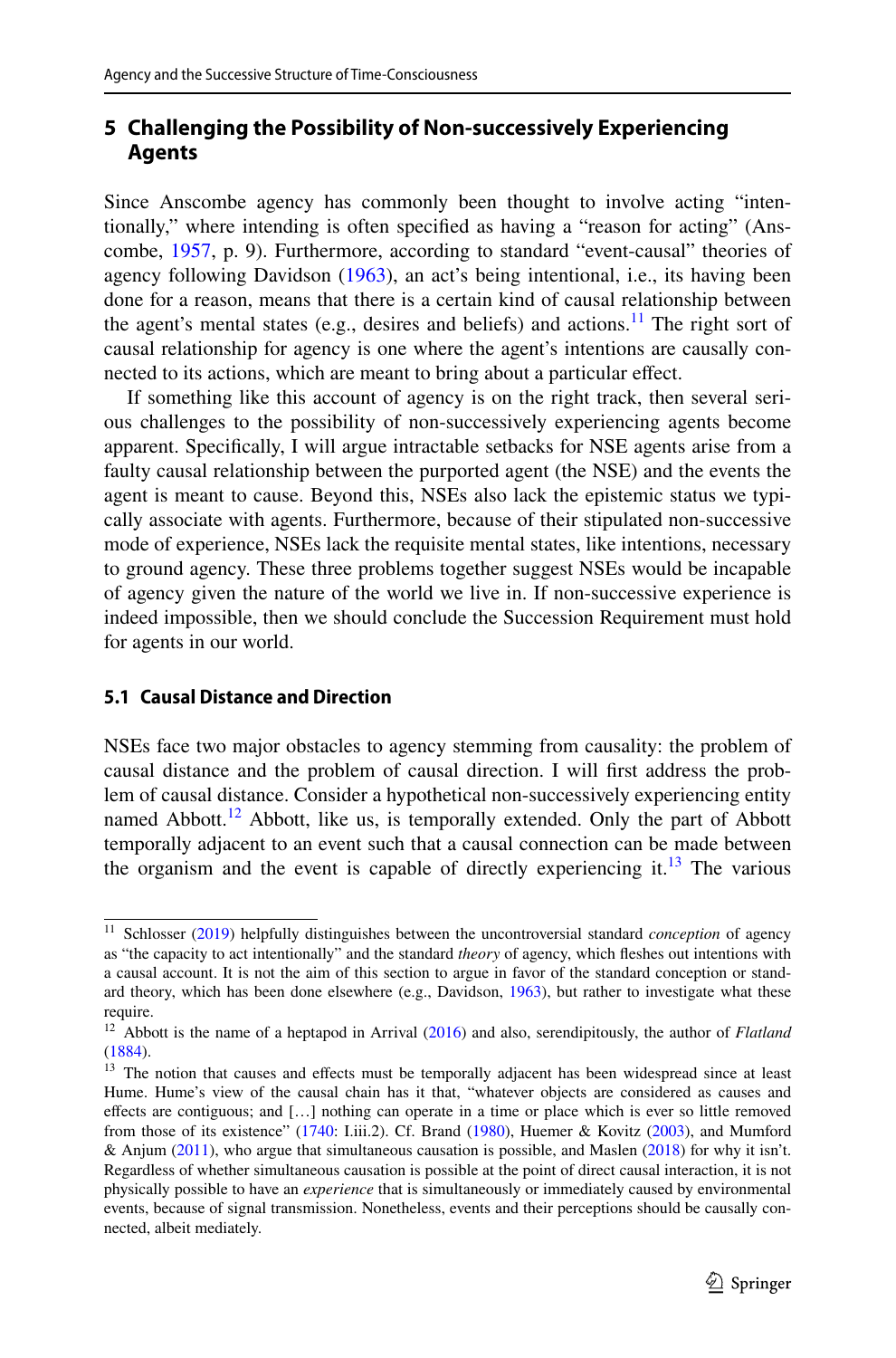temporal parts of Abbott thus could enjoy experiences of each time *at* each time, but there is no way of integrating the experiences had *at* each time as a diachronic unity spanning Abbott's life. This is because a causal connection between the parts of Abbott that are temporally distant from the experienced event and the experiencing, temporally proximate parts of Abbott cannot be made such that a unifed consciousness over both temporal parts might obtain. This kind of connection would require that events exhibit unmediated and temporally bidirectional causal efficacy, regardless of the temporal distance between the events. However, such "spooky action at a temporal distance" is generally seen as physically impossible.<sup>14</sup> Short of adding a further dimension to bridge the gap, and thus allowing for a kind of succession in this new dimension, it is difcult to see how the requisite causal circumstances for diachronically unifed consciousness over Abbott's lifetime would be possible in the world as we know it.

To see why Abbott would only have the relevant experiences of a time *at the time that the experienced event takes place*, it is helpful to consider the eternalist metaphysical picture of time more closely. An NSE is stipulated to exist across and to experience multiple times together, but this would not be possible if only the present exists (as presentism maintains). The eternalist position that we live in a block universe does allow for NSEs, however, as they can then spread out over and experience diferent times in a fully real sense.

In a four-dimensional block universe, time is not like a landscape to be traversed (Williams, [1951,](#page-21-9) p. 470). It *takes time* to perceive, let alone traverse, a landscape. A traversal of time that skips directly over certain sections necessitates another dimension to allow for the process of traversal. Sticking to a four-dimensional metaphysical picture, the experiencing being, which cannot avail itself of illicit "temporal skipping," needs to be *at a particular time* to experience events at that particular time directly (i.e., not through memories, imagination, or simulation). However, most of the temporal parts of an NSE are too causally distal to the events the NSE is meant to experience. These parts cannot therefore comprise a diachronically unifed subject with one integrated experience.

Besides temporal proximity to causes, we should also expect an agent to be embedded in causal chains in the right way. If an agent were not so embedded and the subject were not affected by worldly causes, its perceptions would be of no use to guide adaptive action, as they would not carry information about the environment. The subject should therefore be embedded such that the efects of the environment arrive successively and then the subject can respond *in light* of those efects. There is thus a practical impetus to experience things successively: appropriate, informed action is enabled by the sequence of information fowing in from the environment. If part of the function of subjectivity is to integrate disparate information about

<span id="page-9-0"></span><sup>&</sup>lt;sup>14</sup> Cf. Adlam [\(2018](#page-19-7)), who argues against what she calls the "almost ubiquitous" assumption of temporal locality among contemporary physicists. However, Adlam is not explicitly concerned with causality nor with macroscopic physical processes and, as Ismael ([2016,](#page-20-24) p. 132) has argued, these are the relevant physical processes with respect to agency.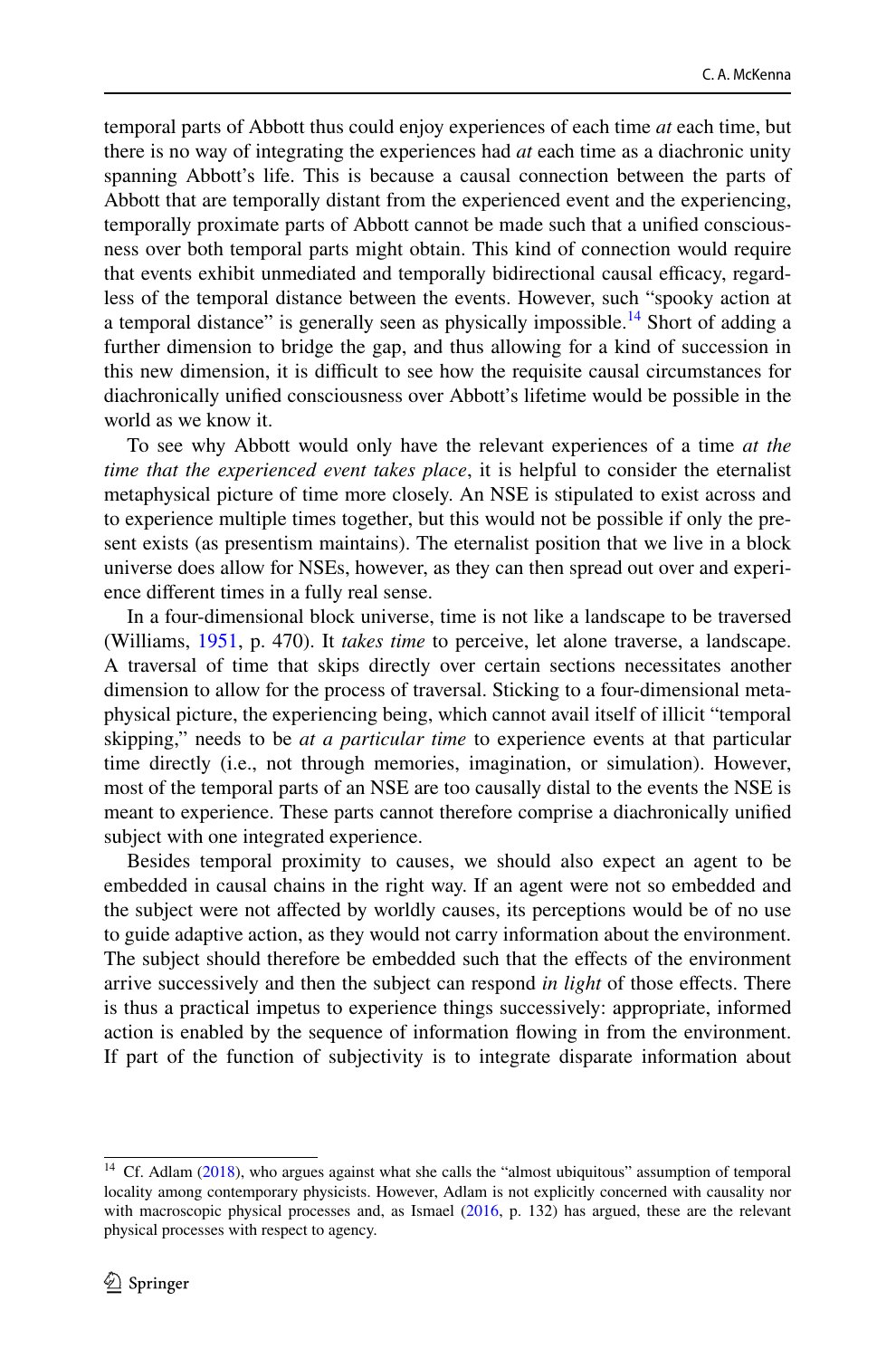the world and our bodies to adaptively guide behavior, then experiencing things in sequence is the temporal mode best suited for that function.

Causal direction poses another problem for NSEs. Consider a human translocated to a world where the temporal direction is reversed. The subject's perceptual apparatus would not be able to pick up signals from the world. The direction of causation would make subjects from our world "blind" to the reversed world and vice-versa. This is a problem for contact between subjects or worlds with difering temporal directions,  $15$  but, for similar reasons, it is also problematic for contact between subjects or worlds with a temporal direction like ours and subjects or worlds without a temporal direction at all. If NSEs are understood as not obeying the normal causal directionality of our world, then they would be incapable of meaningfully acting in it. Although this problem fades if we accept that, physically speaking, NSEs follow the normal causal direction, new problems then arise.

Our familiar causal direction turns out to be rooted in the physical nature of our universe, which exhibits causal asymmetry. Craig Callender, following David Lewis [\(1981](#page-20-25)), has framed causal asymmetry in terms of counterfactual dependence: "Future outcomes depend upon actions now whereas past outcomes do not," (Callender, [2017](#page-20-26), p. 259). This causal asymmetry is not just an anthropocentric illusion. As Jennan Ismael has argued, when we assess efects of interventions in the physical world from a macroscopic perspective, an emergent pattern of temporal asymmetry arises which is not present in fundamental laws of physics, but which ensures that the "direction of determination" is from past to future and not vice versa (Ismael, [2016](#page-20-24), p. 134). As Ismael puts it, "local macroscopic interventions of the kind that correspond to visible human actions afect the macroscopic future but leave the past visibly unafected" (Ismael, [2016,](#page-20-24) p. 132). We can then "exploit" these real temporal asymmetries in the activity of the physical components of the universe (which we can call "causal direction") to act appropriately for our own ends (Ismael, [2016](#page-20-24), p. 129). The kind of regularities that we exploit are not mere correlations but related to, as Ismael says, "asymmetries in the way that information propagates from past to future," which are ultimately grounded in the thermodynamic gradient, i.e., the gradual increase in entropy over time in the physical universe (Ismael, [2016](#page-20-24), p. 135; p. 142).

For an NSE, subjective time is stipulated not to have a particular direction, because all times are experienced at once, as opposed to successively. Experienced time would therefore not "flow" forwards or backwards. However, causation, understood as above, remains a feature of the world they and we are supposed to share. The perceptual peculiarities of the hypothetical NSE would still be subject to the direction of causation, underwritten by macroscopic temporal asymmetries resulting from the thermodynamic gradient. While for us, events in the world apparently *cause* our perceptions of events, in an atemporal world or for a purportedly

<span id="page-10-0"></span><sup>&</sup>lt;sup>15</sup> See Swartz [\(1973](#page-21-10)) on the Temporal Ozma Problem for the impossibility of contact between temporally divergent beings.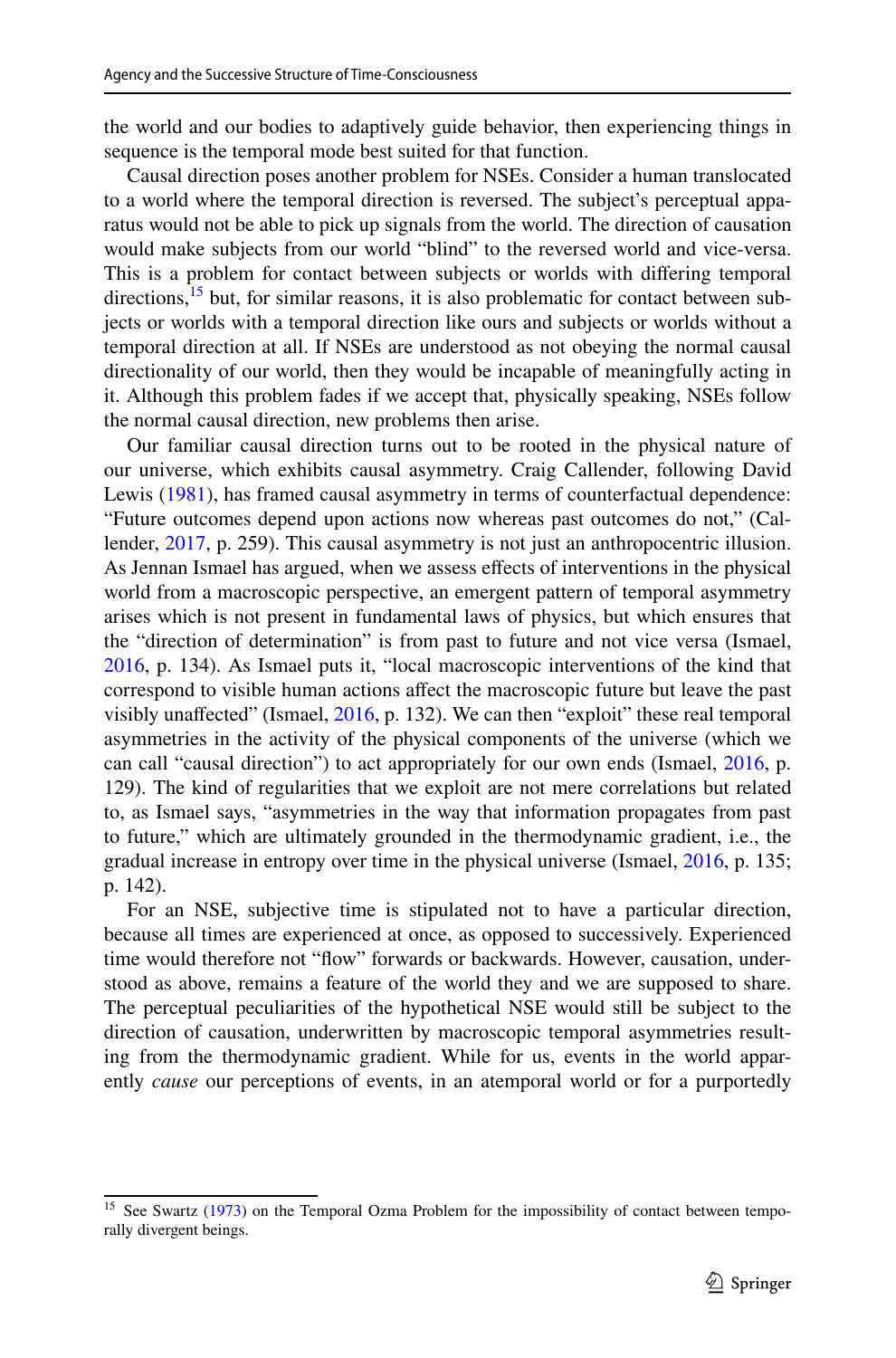atemporal being, perceptual experience cannot be so caused.<sup>16</sup> The subjective experience of the NSE is explicitly atemporal in that it is detached from the ordinary direction of determination, but, like us, their physical existence inevitably succumbs to the familiar causal fow, precluding their stipulated atemporality.

If we think that experiencing a lifetime "all-at-once" means experiencing a range of times at once, then NSEs are confronted by the causal problems outlined above. However, if we think the "all-at-once" experience of an NSE refers instead to a single "static" experiential state that is itself extended over time, then one might think some causal worries can be avoided. Such a state would remain entirely changeless through time, while maintaining causal efficacy at any given time and being the efect of worldly causes at any given time. The latter kind of entity, call it a diachronic-state NSE, is not what our literary examples had in mind, but still represents an important possibility to defuse. Furthermore, one might think we can avoid causal problems by taking the radical step of shrinking our NSE down to the mysterious world of "spooky" quantum interactions, disregarding that agency may well be an emergent macroscopic phenomenon. However, neither of these moves can avoid the further problems with which any kind of NSE must contend, to say nothing of their *prima facie* implausibility.

#### **5.2 Epistemic Asymmetry**

In our lives we are confronted by an apparently unavoidable epistemic asymmetry between past and future, in that we have knowledge of the past, but the future is opaque (Ismael, [2016,](#page-20-24) Ch. 6; Callender, [2017,](#page-20-26) p. 260). NSEs, however, are stipulated to exhibit epistemic symmetry. I will argue that one result of NSEs' unusual epistemic condition is that they cannot be said to make *choices*. If being able to make choices is a necessary capacity for agency, then NSEs are not agents on this count. I will also argue that enjoying such epistemic symmetry is impossible in our world anyway because epistemic asymmetry, much like causal asymmetry, is grounded in the physical structure of the universe. Far from a shortcoming, it is precisely this epistemic asymmetry that *enables* us to act in ways associated with agency. These considerations lead to the counterintuitive conclusion that NSEs, including the medieval Christian conception of God, would actually be *limited* in what they are able to do in fairly signifcant and startling ways. The ways in which NSEs are limited include being unable to deliberate, predict, plan, attempt, and choose, among other abilities that rely on the epistemic asymmetry we take for granted.

In the context of agency, we can say a choice is the result of a decision process selecting between multiple events to make one or more of them come about (Ismael, [2016](#page-20-24), p. 152). Making choices is an ability we like to believe we exercise routinely (though of course not all of our actions are choices, e.g., refexes). An illustrative

<span id="page-11-0"></span><sup>&</sup>lt;sup>16</sup> To illustrate, consider an NSE's experience at  $t_1$  of a later event at  $t_5$ . At a minimum this would require the later event at  $t_5$  be causally connected to the experience at  $t_1$ , but as we have seen, this is nomologically impossible. This problem confronts the NSE at any given time, because at any given time they are stipulated to experience all other times.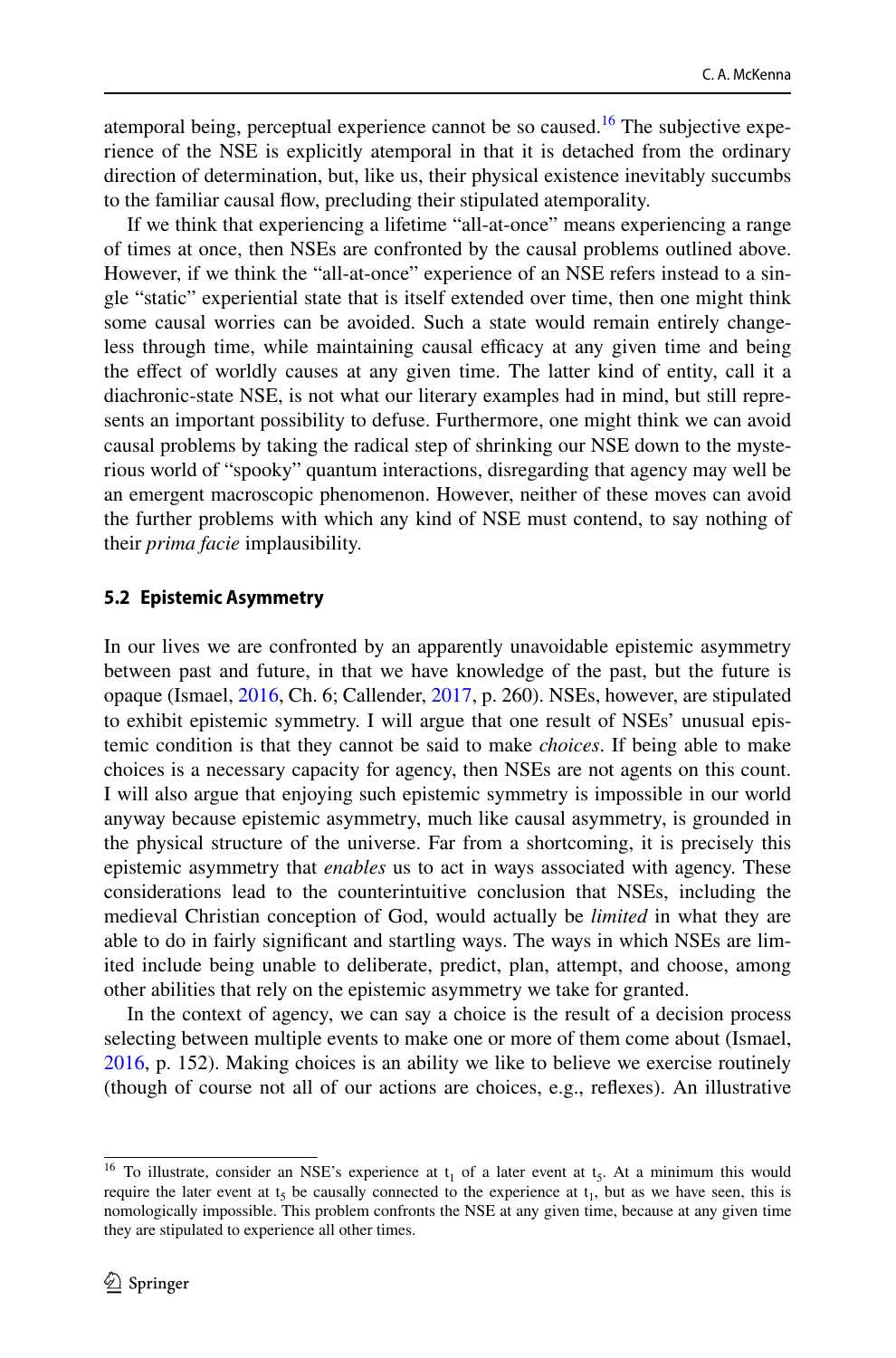example is investing. Investment choices are typically grounded in inductive inferences, predicting future performance in light of what is known about the past. Now let's say that Abbott, as an enterprising heptapod, opens an investment frm. Needless to say, this would be the biggest money-maker on Wall Street. Abbott is, after all, privy to the future to the same extent we are to the past, as he enjoys epistemic symmetry with respect to time. In fact, Abbott's situation is *even better*—whereas we rely on corruptible records and fallible memories for information about the past, Abbott can immediately perceive every historical and future price at any given time. This is clearly a recipe for fnancial success.

However, Abbott is unable to make investment *choices* because he does not make a decision in order to bring about a later event. As far as Abbott is concerned, the investment is already, at any given time, perceived as invested. Or, at least, that's the nearest description we can give for Abbott's fundamentally tenseless experience. There is not even a sense for Abbott that he *will* (or *did*) invest in a particular asset as, from his perspective, it would always be as if he is in the moment of buying the asset, forever catching himself in the midst of high fnance. We can see that, because of this untensed mode of experience, for Abbott no process of deliberation takes place, no prediction, no decision making, no attempt to bring about an event, and no selection process. These actions all presuppose the utilization of past information in service of enacting future outcomes in an unrealized future. Actions of this type are not only rendered irrelevant by epistemic symmetry but would be impossible except as charade.

This is not merely a problem of omniscience. Knowing how things are going to play out does not necessarily preclude choice. For instance, I might have insider information such that I know tomorrow exactly what will happen, and I may know that I will capitalize on this information by purchasing a certain asset, but nonetheless *I* will still choose to buy it.

Abbott is in a diferent predicament. Abbot is not just omniscient but temporally *omniceptive* (to coin a term), meaning he perceives every time at once. Experiencing all times immediately is a stronger epistemic position than just knowing what happens, because experiential knowledge outstrips ordinary propositional knowledge. For Abbott it would be as if, at any point in time, he sees his portfolio including everything his investment company has ever bought, is buying, or will buy. With the entire temporal extension of the portfolio immediately transparent and immutable, there are no choices available for Abbott to make. If making choices is essential for agency, we can see then that NSEs fail to satisfy this condition. So, while Abbott's foray into fnance might be exceedingly lucrative, it would not be empowering.

An NSE also does not *try* to do things. Trying requires a desire for an eventuality to come about in addition to the possibility it does not. However, from Abbott's perspective, trying would be nonsensical. Abbot might for example join an expedition to the South Pole, but he will not *try* to arrive there because, from his perspective, he is always already there (or not—he might expire *en route*, in which case, for him, he is already dying in Antarctica from the time he comes into existence).

Likewise, NSEs have no need to deliberate or plan for the future, as they are supposed to experience what we call the future as if it were what we call the present, making planning redundant (although Abbott could of course make a show of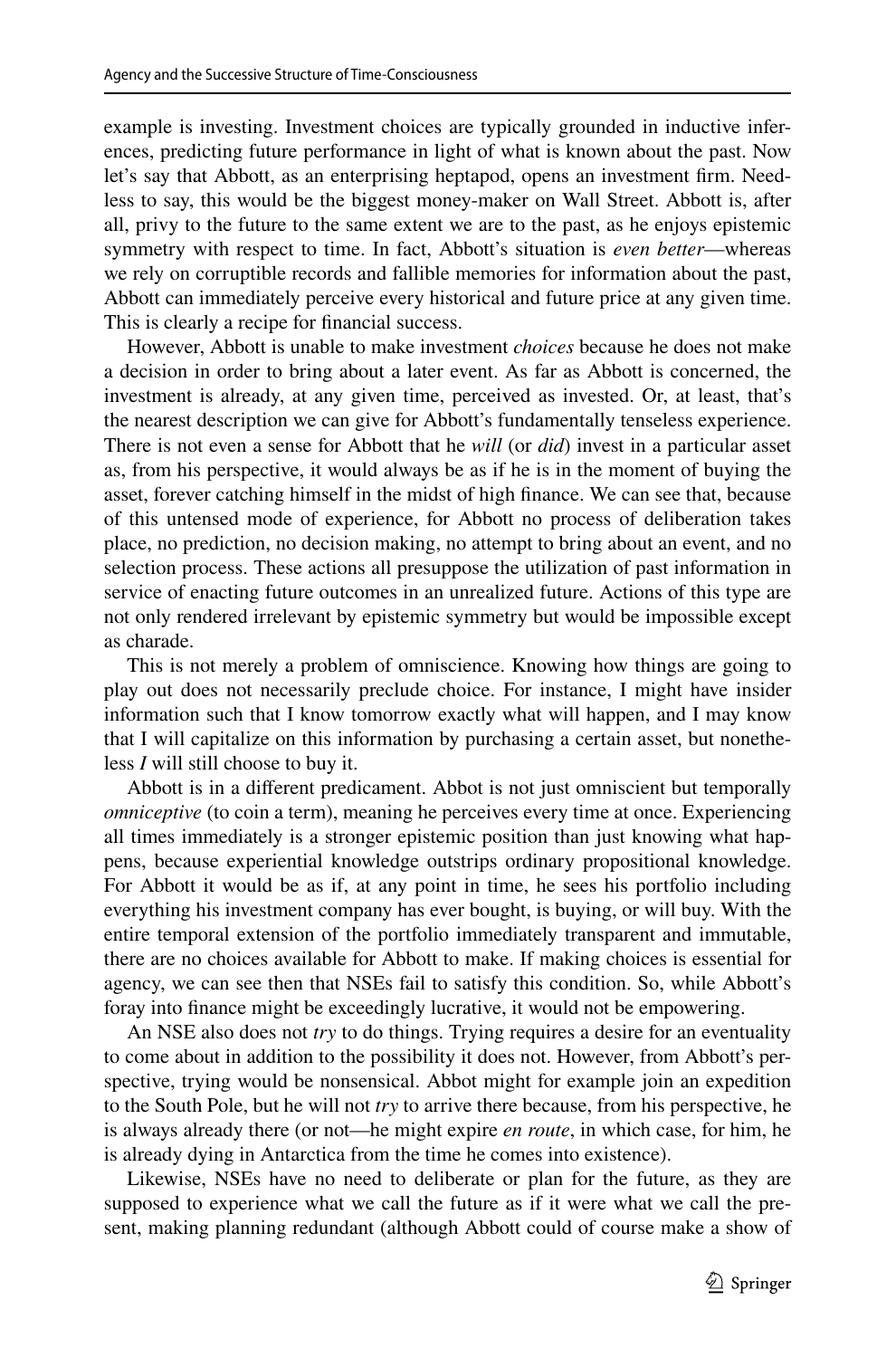assessing an earnings report, going through the motions of an investment decision and fooling his clients). Indeed, NSEs *cannot* deliberate or plan because it is impossible for them to perceive an open future. From an NSE's perspective, there is simply nothing to plan *for*. [17](#page-13-0)

It is likely that NSEs lack many more capacities often associated with agency that rely on epistemic asymmetry as well. One of these is the ability to "temporally decenter," or take a temporal perspective that is diferent from one's own (McCormack and Hoerl, [1999,](#page-20-27) p. 174). Craig Callender, as well as L. A. Paul, maintain this temporal decentering ability is crucial to the emergence of the self, understood here as a "narrative center of gravity" (following Dennett, [1993](#page-20-28), p. 418), and crucial to the emergence of an agential perspective (Callender, [2017,](#page-20-26) pp. 255–259; Paul, [2017](#page-21-11), pp. 263–264). Refection on an NSE's circumstances reveals they would be deficient in this regard. For a being that experiences its entire life at once, there can be no question of taking diferent temporal perspectives because that being takes all of its possible temporal perspectives at any given time. There is no picking and choosing moments of its life to experience. The heptapod cannot revisit its "past" or imagine its "future." Being able to do these things requires successive experiences.

A related issue connected to the NSE's "closed future" is that, as Callender points out, "All of our evidence is confrmatory of the idea that our decision is the causal trigger that leads to, or brings about, the event. Anything prior to that decision can be trumped by the decision itself. […] Part of what it is to be an agent is to have this sense of freedom, a sense that other future options are in some sense live," (Callender, [2017](#page-20-26), p. 260). This same feeling does not apply to our past, about which we cannot change our minds and expect a diferent outcome. However, for an NSE there is no special epistemic status for the future. It is experienced like any other time. It is therefore plausible that, for an NSE, there would not be a *sense* of agency either.<sup>[18](#page-13-1)</sup>

A small wrinkle appears in these epistemic considerations, however, if a fnite NSE's action takes place beyond the scope of its experience, e.g., after death. Infnite NSEs, like the medieval Christian God, would be omniceptive over eternity, but fnite NSEs, like heptapods, could still be ignorant of those things which take place after their life ends. Thus, regarding circumstances beyond the scope of their total experience, an NSE runs into the same epistemic asymmetry we do and consequently may appear more like an agent, albeit from beyond the grave.

Even so, there are still reasons for thinking any NSE's epistemic setup just wouldn't work in our universe. An NSE faces no pressure to gather information to guide its action and yet it is this task our minds appear to have evolved specifcally

<span id="page-13-0"></span><sup>&</sup>lt;sup>17</sup> See also Ismael [\(2016](#page-20-24), pp. 144–153) concerning our open future and the practical asymmetry of choice.

<span id="page-13-1"></span><sup>&</sup>lt;sup>18</sup> A further asymmetry that may be relevant to our sense of agency, and which NSE's lack, is the attitudinal asymmetry between past, present, and future events, or what Callender has called the "Temporal Value Asymmetry" (Callender [2017,](#page-20-26) p. 264). This asymmetry refers to the diference in our attitudes towards and evaluations of events depending on our temporal relation to those events. So, while we might sensibly think to ourselves "Thank goodness that's over!" after surviving a harrowing Antarctic expedition, an NSE would not say the same (see also Prior [1959,](#page-21-12) who put our temporal value asymmetry to work against eternalism).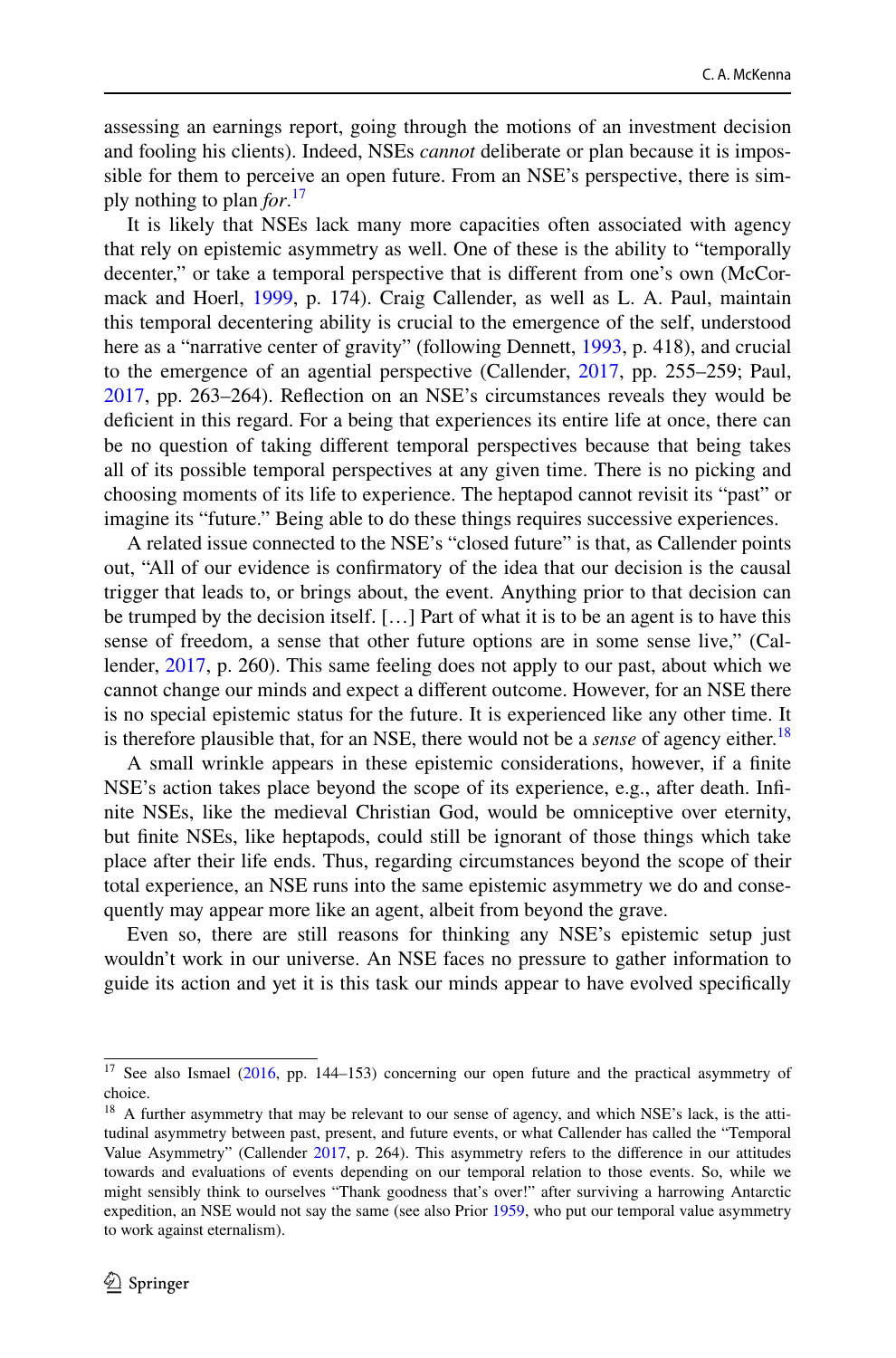to carry out. The reasons we face an epistemic asymmetry are also not an accidental feature of our human minds. Once again, there are physical facts constraining us. As Ismael puts it, "what explains our greater knowledge of the past than the future is that along [the thermodynamic] gradient, inferences from the present, surveyable macroscopic state of the world to its past […] are much more powerful inferences than inferences from present to future" (Ismael, [2016](#page-20-24), p. 143). Ismael goes on, "the thermodynamic gradient makes it possible to create records in the environment that will carry information to our future selves" (Ismael, [2016](#page-20-24), p. 145). What the gradient *does not do* is make it possible to carry information from our future selves to our past selves, which is what an NSE needs to do to exist as a diachronically unifed entity. To us, the future is not only epistemically inaccessible but seems as if it has not yet occurred and will come to be shaped by us. The propagation and accumulation of information apparently works in one direction, such that even if the future already exists in some sense, *it might as well not* to any being in our universe. This is a potentially insurmountable obstacle to the actual existence of an NSE. An upshot of this is that our own successive mode of experience should be seen not as limitation, but on the contrary, an enabler of a kind of existence that is uniquely suited to thrive in the world we live in.

#### **5.3 Intentionality**

As mentioned previously, on standard accounts of agency, agents need to have particular kinds of mental states. Specifcally, agents need to be able to form intentions and act on them, and these intentions should be causally related to the eventual actions. I will now argue non-succession precludes the formation of intentions, thus ruling out agency as traditionally understood. NSEs should be seen as incapable of forming intentions for two main reasons. One is a fairly straightforward worry related to the problem of epistemic asymmetry. The worry is that, while we intend future events to come about as a result of our actions, the future is not available to an NSE as a domain of uncertainty. It then does not make sense for an NSE to *intend* that future events come about, as these events have no special status and are experienced directly. Just as we do not form intentions concerning the past, NSEs would not form intentions about the future.

A second, more troublesome worry is rooted in the ontology of mental states like intentions, itself intimately related to the ontology of experiences. Experiences are not static, unchanging entities, but evolving processes defned, at least in part, by their dynamism. To make this thought more ontologically explicit, we can follow O'Shaughnessy [\(2000](#page-21-13), Part I.2) and Soteriou ([2016,](#page-21-14) Ch. 6), who claim experience is "not merely a *continuous existent* across time, [but] an activity and therefore also a *process*, and thus occurrently renewed in each instant in which it continues to exist," (O'Shaughnessy,  $2000$ , p. 42).<sup>19</sup> Occurrent processes are defined by being

<span id="page-14-0"></span><sup>&</sup>lt;sup>19</sup> See also Bartlett [\(2018](#page-20-29)), who argues nearly all philosophers of mind hold that experiences are processive, even if this is not explicitly stated. As I have indicated in this paragraph, the process view of experience may shut down the possibility of NSEs a priori, not just as agents, but in any sense. However, one can remain sceptical of the process view of experience and the arguments in this section concerning intentions should still apply.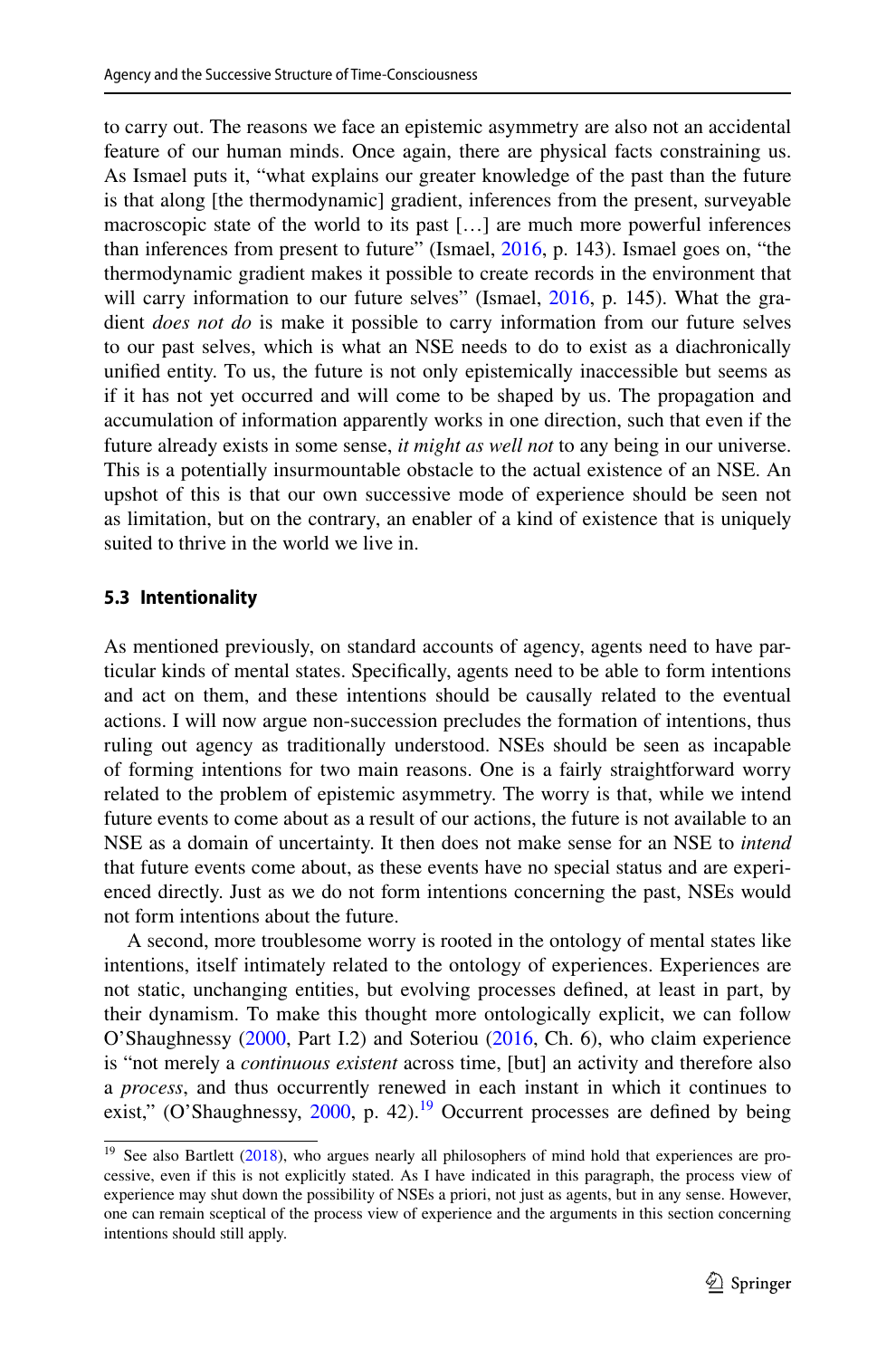*successively present* (Soteriou, [2013](#page-21-14), p. 139). Unfolding processes, as opposed to states, also allow experienced events to have duration, i.e., to take time. If we agree that experience should be defned in this way, then an NSE is incapable of experience as such. This is because, for a non-successively experiencing being, every event of its life is supposed to be experienced all at once at each moment. There can then be no individuatable experiences at diferent times, separately caused by diferent events or that cause diferent events at diferent times. Instead, there would be just one state.

While the above calls into question the very possibility of non-successive experience, one still might think a non-experiencing entity could be an agent. It is perhaps still possible with this understanding that NSEs have intentions, provided *intentions* are not necessarily processive. If an intention is just a set of dispositional facts, for instance, this could be the case. Abbott could still exhibit an innate set of non-qualitatively felt dispositions that occupy a causal role(s). However, such dispositional properties do not seem distinctive of those entities we consider to be agents, nor relevant to their status as such. Inanimate objects like toasters also have dispositions to behave in certain ways but seeing toasters as intentional agents does violence to our ordinary concept of agency (cf. Dennett, [1987](#page-20-30)).

I would argue instead that mental states like intentions must be occurrent processes. One reason for thinking this is the case is that intentions have a distinctive cognitive phenomenology—it *feels like* something to intend to do something, and it *feels like* we are the ones doing it.<sup>20</sup> There is an urge towards action preceding and ostensibly precipitating the action. For genuine agents, it is not just that we act because we are disposed to do so, even if dispositions play a role. Mental states like intentions are*,* at least in part, *experienced*, and as such, must be processive for the same reasons as experiences. Without this experiential component, the NSE lacks a critical element involved in our understanding of intentions, and thus also fails the intentional criterion for agents.

Beyond the inappropriate cognitive phenomenology, the changeless intentions of an NSE would be unable to play the role of cause to all the actions of the subject. In order to do so the state would have to exhibit difering causal powers and susceptibilities at diferent times, which it can't do without changing in some way. However, for the NSE, there can be no change in intention, as a change in intention necessi-tates an experiential succession.<sup>[21](#page-15-1)</sup>

Now, it may appear this problem is avoided if a mental state can change without the NSE's experience changing. So long as we accept there are subpersonal mental states such a contention seems eminently plausible. However, the *kinds* of mental states that are most relevant to agency are not subpersonal ones. It is personallevel mental states that must have the appropriate causal role, otherwise we are hard pressed to distinguish automatic reactions from the actions of an agentive subject.

<span id="page-15-0"></span><sup>&</sup>lt;sup>20</sup> See Horgan ([2011\)](#page-20-31) for further discussion and defense of the cognitive phenomenology of agency.

<span id="page-15-1"></span><sup>&</sup>lt;sup>21</sup> As Merleau-Ponty puts it: "Change presupposes a certain position which I take up and from which I see things in procession before me: there are no events without someone to whom they happen and whose fnite perspective is the basis of their individuality," (Merleau-Ponty 1962, p. 411).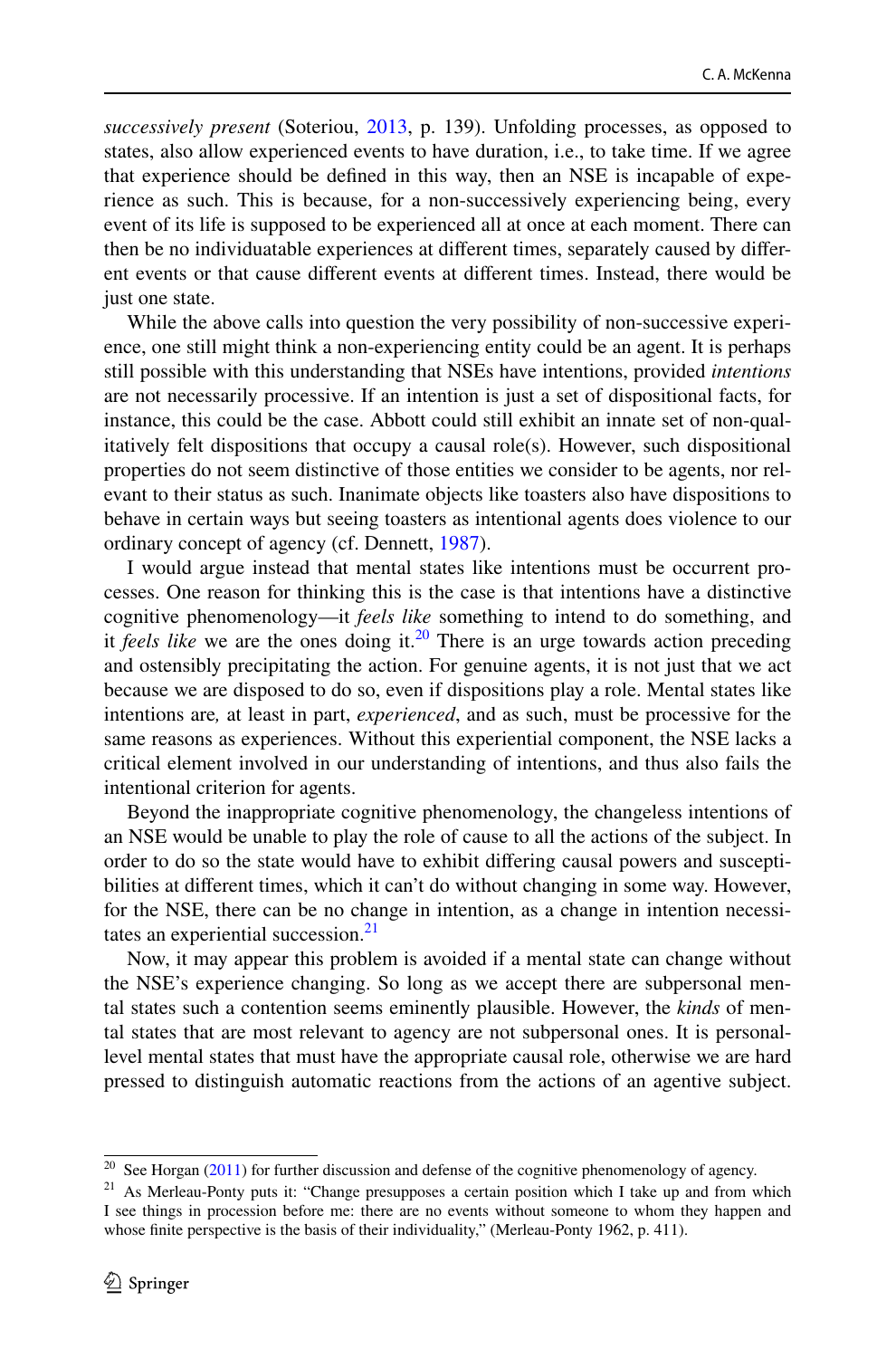As a result of these considerations, we should think NSEs are incapable of forming dynamic intentions and thus also incapable of the kind of intentionality that agency requires.

One might think there may yet be ways of salvaging agency for NSEs. For instance, NSEs might have *sui generis* non-processive intention-like states that occupy the functional role of an intention without phenomenal character. These non-processive, non-experiential states might be causally related to actions and their effects. Limited to a changeless state extended over time, and correspondingly limited in causal power, without cognitive phenomenology, experience, or the various abilities predicated on epistemic asymmetry, such an entity would stray radically from our ordinary understanding of agency.

#### **5.4 NSEs and Non‑standard Theories of Agency**

We might still wonder how NSEs would fare on a non-causal approach to agency (e.g. Melden, [1961;](#page-20-32) O'Connor, [2000\)](#page-21-15). On such accounts, the agent need not stand in any particular causal relation with their actions. Understanding agency in this way doesn't let NSEs off the hook for several reasons. One is that the problems of causal asymmetry are not only problems for agency, but also problems for the NSE's existence as a diachronically unifed subject. There just cannot be direct causation between temporally distal events or non-directed causation on the macroscopic scale, yet these conditions must obtain in order to furnish the NSE with the experience it is stipulated to have. However, even ignoring these causal issues, an NSE would still run into epistemic asymmetry problems and the problem of non-intention.

Suppose however we agree with Anscombe  $(1957, p. 9)$  $(1957, p. 9)$  that intentional actions are those which are done for a reason, but reject the standard contention that agency also requires a special causal connection between intention and events. Perhaps then, it might seem, NSEs can at least avoid the problem of non-intention. We might think a non-successively experiencing being may still have reasons to act in certain ways, even though such reasons may have to be as "ever-present" to the NSE as the NSE's experience.

I do not think such a move would be successful. Appealing to reasons requires the subject enjoy certain mental states, including belief states. However, as discussed earlier, these mental states have a distinctive cognitive phenomenology that suggests they must be processive in character and so not the kind of thing that can be had at a single moment. Instead, it is essential that beliefs are experienced successively. Perhaps more importantly, though, is that for an agent to act according to reasons, the reasons should *precede* the action. Unfortunately, non-succession makes this impossible by defnition.

#### **5.5 Losing Your Self in the Moment**

So far we have been considering experiential succession as a precondition for agency, but it is likely experienced succession is also a condition for selfhood. While I think this idea is somewhat intuitive, it is not universally shared. J. David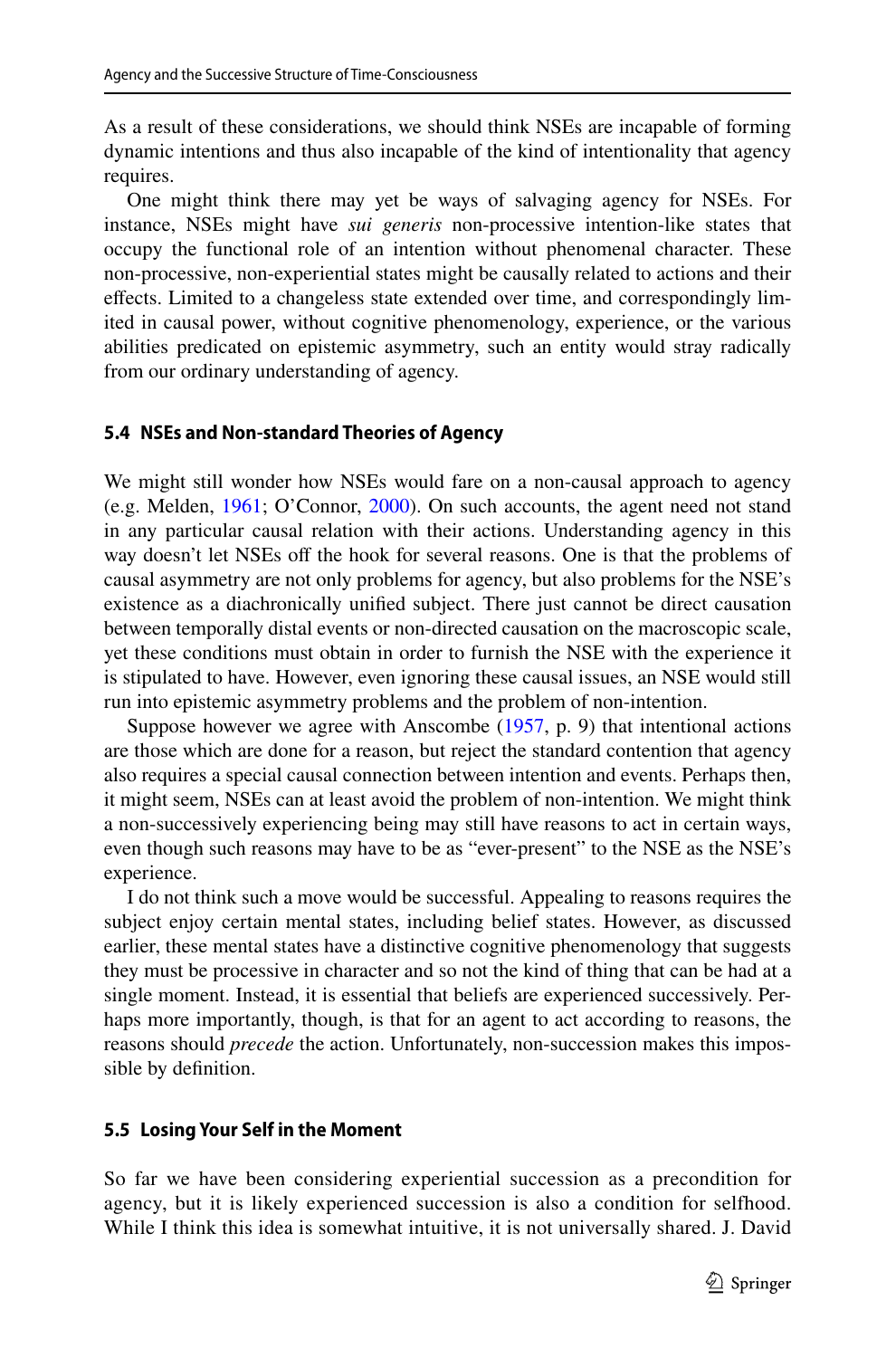Velleman, for instance, drawing on Buddhist thinking and Derek Parft's "neo-Lockean" account of persons (Parft, [1981](#page-21-16), p. 281), maintains "the existence of an enduring self is an illusion" (Velleman, [2015,](#page-21-0) p. 175). For Velleman, however, the emphasis is on *enduring*. An enduring self persists through time in such a way that it is whole at any given time. Though this might be how we ordinarily conceive of ourselves, Velleman argues selves are in fact not like this at all. Rather, selves should be seen as *perduring* objects, in that they persist by the succession over time of individual temporal parts.

Recognizing ourselves as perduring entities, Velleman hypothesizes, could induce a radical and potentially liberating perspective shift. As he puts it: "Suppose that I could learn to experience my successive moments of consciousness *now* and *now* and *now*—as successive notes in a performance with no enduring listener, no self-identical subject for whom these moments would be *now* and *then* and *then again*" (Velleman, [2015,](#page-21-0) p. 187). Your present self, in this scenario, "would think of itself, and each of the subjects with whom it communicates by memory and anticipation, as seeing its own present moment, with none of them seeing a succession of moments as present," (ibid.). This present self, and indeed each momentary self on such a conception, should by now look very familiar. What we have here is a collection of non-successive experiencers together comprising what we mistakenly think is an enduring self.

Velleman goes on to claim that for one's present self, "time would no longer seem to pass, because [one's] experience would no longer include a subject of its passage—just successive momentary subjects, each timelessly entrenched in its own temporal perspective," (ibid.). As tentative evidence for this, Velleman cites research on "fow-states" during which we tend to "lose awareness of time's passing" and lose self-awareness to boot (Csikszentmihalyi, [1990\)](#page-20-33). Velleman is concerned with the extent to which we can shift our perspective towards the perduring self and whether this could console us and alleviate sufering. While Velleman ultimately admits that, as far as we ordinary humans are concerned, "we can't stop the self from seeming to endure," (Velleman, [2015,](#page-21-0) p. 192), I would argue the thought experiment itself is incoherent, insofar as it presents NSEs not only as possible but as our fundamental constituents.

We have already seen that NSEs cannot be agents. We would therefore be remiss in applying agential language to the time slices of Velleman's hypothetical scenario. The notion of self does not apply here either. If we identify the agentive self with a "locus of control," (Ismael, [2016](#page-20-24), p. 101), then without successive experience such a self does not exist, given the arguments of previous sections. Other conceptions of the self also fail to obtain without successive experience. Consider, for example, that there are a number of essentially processive actions, such as "seeing," "thinking," and "communicating" which can't be said to be things that a *momentary* subject is ever capable of doing. There are predication errors in describing a momentary self as interacting with its environment, itself, and other subjects. The reason for the errors in predication is that the appropriate grammatical subject to which the predicates would be applied has dropped out of existence by failing to extend over time. We need that subject to exist wholly at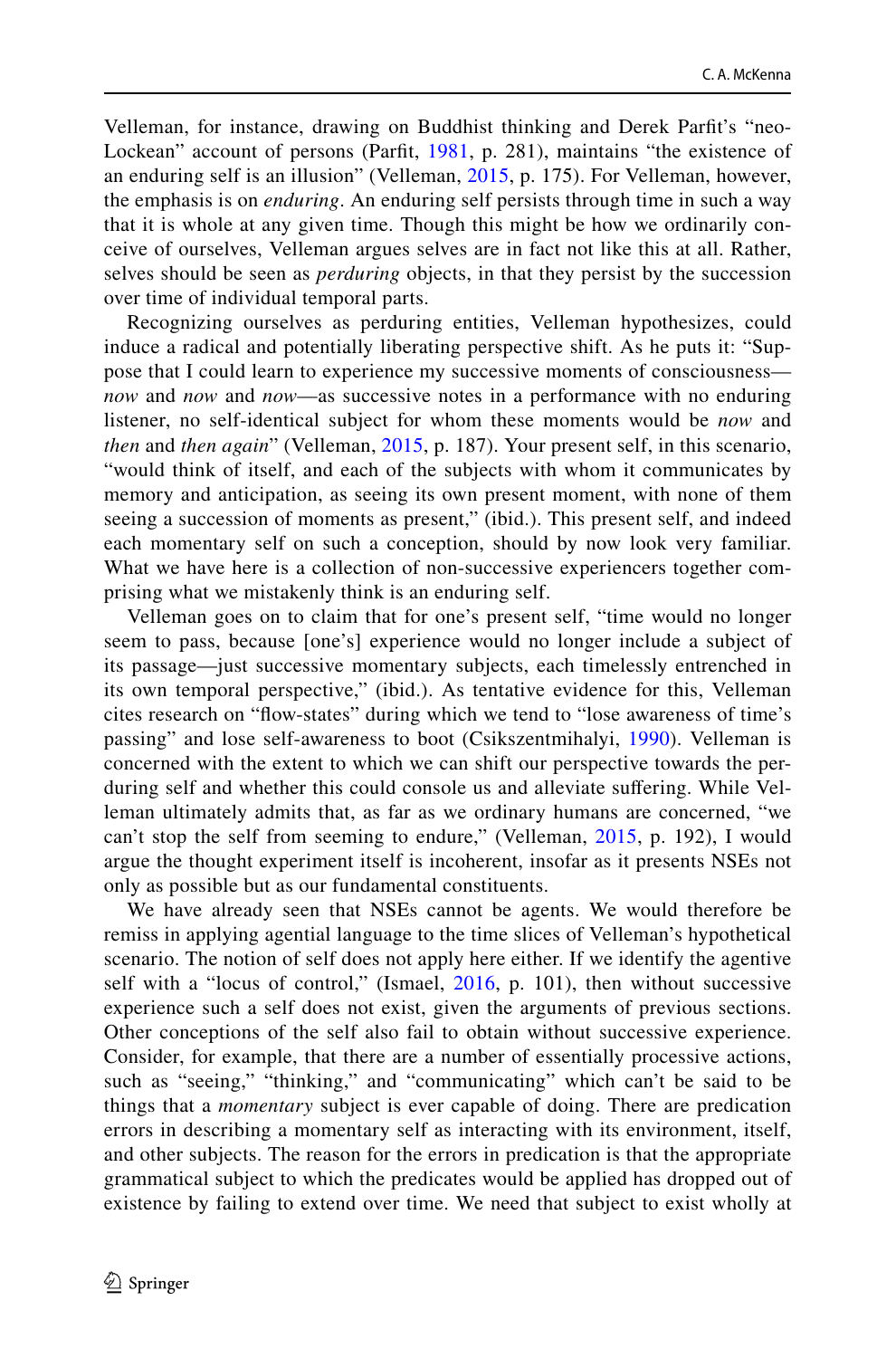multiple times, not only at one time, in order to predicate of that self the processive actions we typically want a self to be able to perform.

A more accurate description of the consequences of fully realizing the perduring self would be an *absence* of an experiencing self. Non-successive experience is not just nomologically impossible for agents, it also entails non-selfhood. This does not mean a state of non-succession isn't possible; it may be, but only if we eliminate both selves and our agency. This sort of total "ego-death" is reported by users of hallucinogens (see, e.g., Nour et al., [2016](#page-21-17)) and is arguably the goal of some forms of meditation. Many Buddhist traditions, $2^{2}$  for example, do not seek a scenario like Velleman describes, with its multiplicity of selves, but instead seek "no-self" (Sanskrit: *anātman*).<sup>23</sup> If the truth is that we are perduring rather than enduring entities, fully realizing this truth could then be more world-shattering than Velleman's thought experiment suggests.

There are potential ethical consequences here as well. If SR is true, as I have claimed, of both agency and selfhood, then it is likely NSEs would not be appropriate targets of moral judgment. Because non-agents do not have a claim to moral responsibility, it would make as much sense to call an NSE's actions "good" or "bad" as it would to describe a toaster this way. Taking the thought to its most provocative conclusion, if we consider our most famous alleged NSE—the medieval Christian God—it seems we have to say claims like "God is good" involve errors in predication as well.

It should be plain that I am not claiming selves or agents necessarily *exist* in any strong sense. What I *am* claiming is that, for such things to exist in an ontologically strong sense *or* as some sort of illusion,  $^{24}$  $^{24}$  $^{24}$  it is paramount that we as subjects enjoy a successively structured experience. There are, of course, very many diferent conceptions of "self," and exploring the role that the temporal structure of our experience plays for each of these exceeds the scope of the present paper. However, I hope this brief excursion has highlighted the potential extensibility of SR to domains beyond agency.

<span id="page-18-0"></span><sup>22</sup> There is great diversity within Buddhism, but the concept of "no-self" is widespread, appearing for example in the *Dhammapada* (Carter and Palihawadana, [2000](#page-20-34)), believed by the faithful to be a record of Buddha's own words. The interpretation of this concept is naturally the subject of much debate. See Baggini [\(2018](#page-19-8), pp. 175–188) for an accessible overview.

<span id="page-18-1"></span> $23$  D. T. Suzuki, for example, quotes a poem by the Zen master Bunan: "While alive/Be a dead man,/ Thoroughly dead;/And act as you will,/And all is good," which he then expounds upon: "To love God is to have no self, to be of no-mind, to become 'a dead man,' to be free from the constrictive motivations of consciousness," (Suzuki [1986,](#page-21-18) p. 16).

<span id="page-18-2"></span><sup>&</sup>lt;sup>24</sup> Dennett ([1993\)](#page-20-28), for example, claims the self doesn't exist except as a kind of "virtual self." For this we need to construct a serial narrative out of a jostling effervescence of mental activity. So it is that, even for the illusory self to exist, successive experience comes along with it.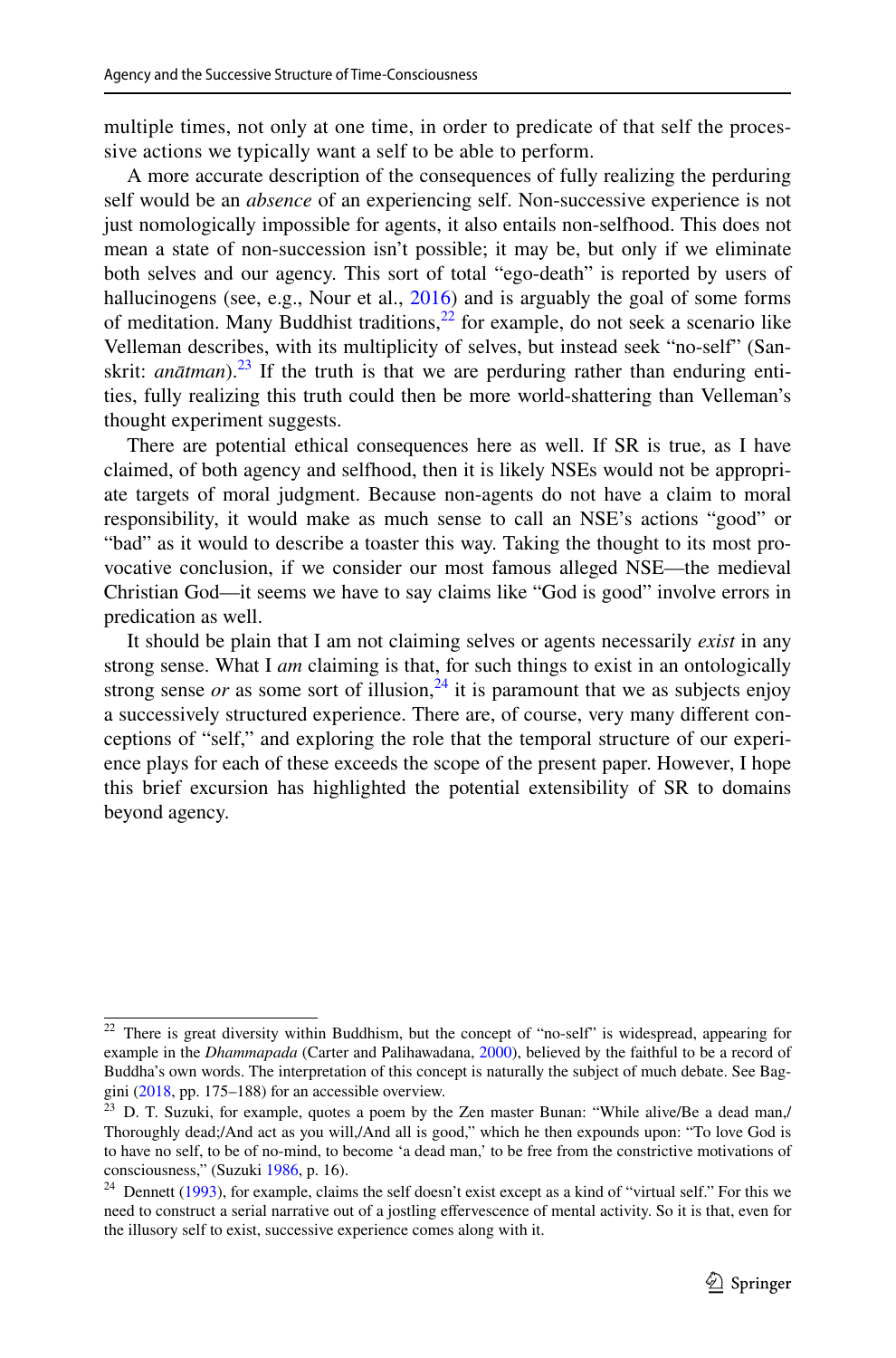# **6 Conclusion**

I have argued that successive experience is necessary for agency in our world. I have tried to demonstrate this by showing that non-successive experiencers are nomologically impossible. Non-successive experiencers face several intractable problems for agency. These include temporal remoteness from causes and efects and inconsistencies in causal direction. In addition, non-successive experiencers lack the epistemic asymmetry associated with agency. Finally, non-successive experiencers are seemingly incapable of having mental states like intentions, which are essential to agency. After establishing the Succession Requirement for agents, I then suggested that SR can likely be extended to selfhood as well, and perhaps further.

In this world, it is reasonable to think that agency is impossible without succession and that the experience of agentive subjects requires a successive temporal structure. We can expect, therefore, that agents we encounter in our world will enjoy the same kind of successive temporal structure that we do. Entities without a successive experiential structure, on the other hand, should not be considered genuine agents.

**Acknowledgements** I am very grateful for the work of two anonymous referees, whose close reading and insightful comments greatly improved this paper. I am also very grateful to Alistair Isaac, Alasdair Richmond, and Keith Wilson, who provided excellent feedback on multiple versions of this manuscript and encouraged me to pursue its publication. I would also like to thank those that attended my presentation of these ideas at MindGrad (June 2021), the Australasian Postgraduate Philosophy Conference (September 2020), and the Active Minds meetings at the University of Edinburgh run by Alistair Isaac and Dave Ward. Further thanks are owed to Kyle Rattray for proofng assistance. Finally, I would like to dedicate this paper to my family for remaining as supportive as ever during a challenging year.

**Open Access** This article is licensed under a Creative Commons Attribution 4.0 International License, which permits use, sharing, adaptation, distribution and reproduction in any medium or format, as long as you give appropriate credit to the original author(s) and the source, provide a link to the Creative Commons licence, and indicate if changes were made. The images or other third party material in this article are included in the article's Creative Commons licence, unless indicated otherwise in a credit line to the material. If material is not included in the article's Creative Commons licence and your intended use is not permitted by statutory regulation or exceeds the permitted use, you will need to obtain permission directly from the copyright holder. To view a copy of this licence, visit [http://creativecommons.org/licen](http://creativecommons.org/licenses/by/4.0/) [ses/by/4.0/](http://creativecommons.org/licenses/by/4.0/).

## **References**

<span id="page-19-4"></span>Abbott, E. A. (1884). *Flatland: A romance of many dimensions*. Seeley & Co.

<span id="page-19-7"></span>Adlam, E. (2017). Spooky action at a temporal distance. *Entropy, 2018*(20), 41.

<span id="page-19-5"></span><span id="page-19-0"></span>Almäng, J. (2014). Tense as a feature of perceptual content. *The Journal of Philosophy, 111*(7), 361–378. Anscombe, G. E. M. (1957/2000). *Intention*. Harvard University Press.

<span id="page-19-3"></span>Aquinas, T. (c. 1274/1993) *Summa theologica*. In *The collected works of St. Thomas Aquinas: Electronic edition*. Fathers of the English Dominican Province (trans.). [http://pm.nlx.com.ezproxy.is.ed.ac.uk/](http://pm.nlx.com.ezproxy.is.ed.ac.uk/xtf/view?docId=aquinas/aquinas.02.xml;chunk.id=idfront02;toc.depth=1;toc.id=idfront02;brand=default) [xtf/view?docId=aquinas/aquinas.02.xml;chunk.id=idfront02;toc.depth=1;toc.id=idfront02;brand=](http://pm.nlx.com.ezproxy.is.ed.ac.uk/xtf/view?docId=aquinas/aquinas.02.xml;chunk.id=idfront02;toc.depth=1;toc.id=idfront02;brand=default) [default](http://pm.nlx.com.ezproxy.is.ed.ac.uk/xtf/view?docId=aquinas/aquinas.02.xml;chunk.id=idfront02;toc.depth=1;toc.id=idfront02;brand=default). Accessed 22 March, 2019.

<span id="page-19-8"></span><span id="page-19-6"></span><span id="page-19-2"></span><span id="page-19-1"></span>*Arrival*. (2016). [flm] Directed by D. Villeneuve. Hollywood: 21 Laps Entertainment. Arstila, V. (2012). Time slows down during accidents. *Frontiers in Psychology, 3*, 196. Augustine. (c. 400/2002). *Confessions* (trans. Pine-Coffin, R. S.). Penguin. Baggini, J. (2018). *How the world thinks*. Granta Books.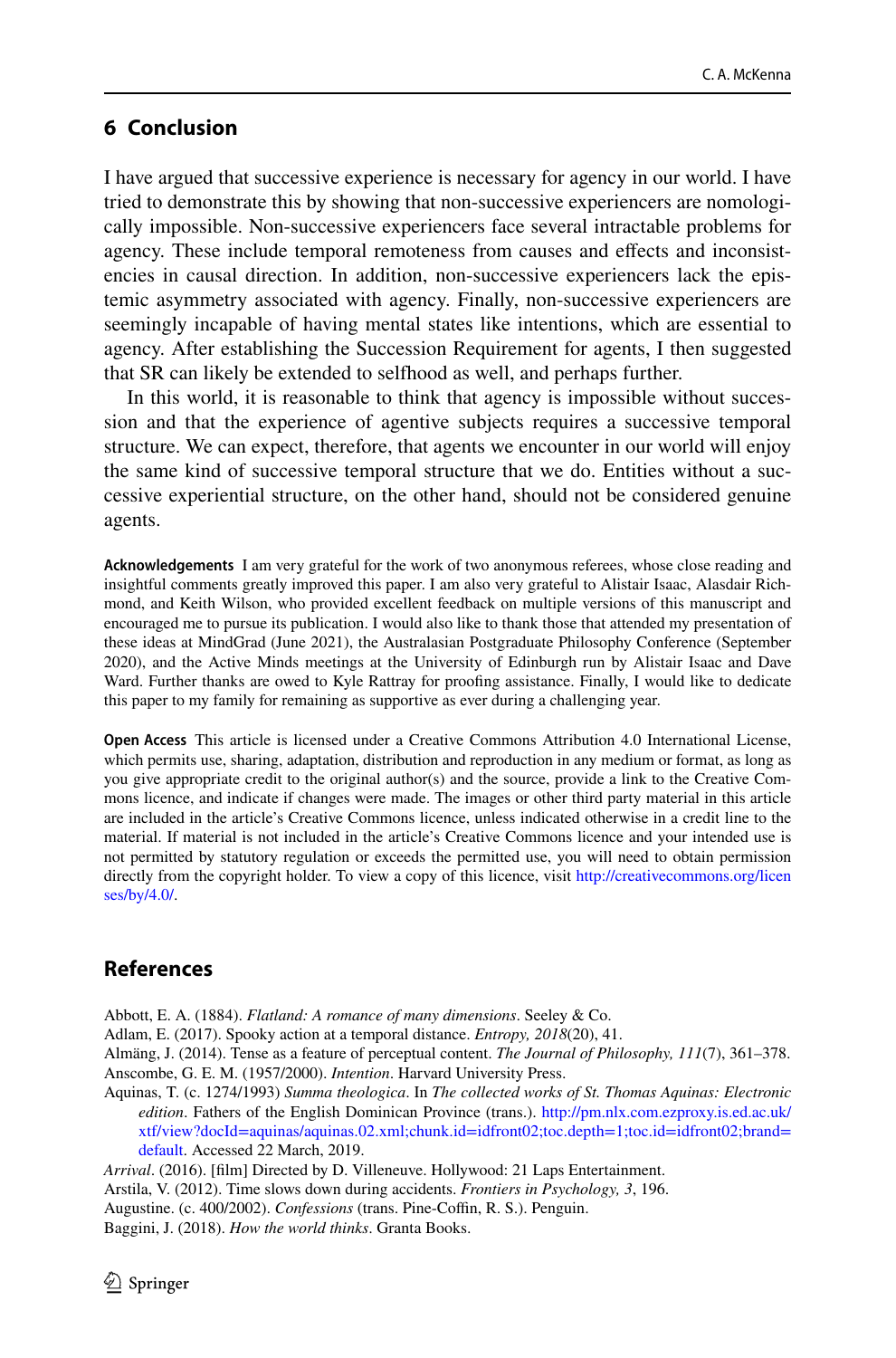- <span id="page-20-14"></span>Bardon, A. (2019). Explaining temporal phenomenology: Hume's extensionalism and Kant's apriorism. *Kant-Studien, 110*(3), 463–476.
- <span id="page-20-29"></span>Bartlett, G. (2018). Functionalism and the problem of occurrent states. *The Philosophical Quarterly, 68*(270), 1–20.
- <span id="page-20-6"></span>Berkovich-Ohana, A., Dor-Ziderman, Y., Glicksohn, J., & Goldstein, A. (2013). Alterations in the sense of time, space, and body in the mindfulness-trained brain: A neurophenomenologically-guided MEG study. *Frontiers in Psychology, 4*, 912.

<span id="page-20-15"></span>Boethius, A. (c. 524/1999) *The consolation of philosophy* (trans. Watts, V.). Penguin.

- <span id="page-20-20"></span>Brand, M. (1980). Simultaneous causation. In P. Van Inwagen (Ed.), *Time and cause* (pp. 137–153). Reidel Publishing.
- <span id="page-20-3"></span>Broad, C. D. (1923). *Scientifc thought: A philosophical analysis of some of its fundamental concepts*. Kegan Paul.

<span id="page-20-26"></span>Callender, C. (2017). *What makes time special?* Oxford University Press.

- <span id="page-20-34"></span>Carter, J. R., & Pahilawadana, M. (trans.) (2000). *The Dhammapada: The Sayings of the Buddha*. Oxford University Press.
- <span id="page-20-16"></span>Chadwick, H. (1981). *Boethius: The consolations of music, logic, theology, and philosophy*. Oxford University Press.
- <span id="page-20-17"></span>Chiang, T. (2002/2015). "Story of your life". In *Stories of your life and others* (pp. 109–172). Picador.

<span id="page-20-33"></span>Csikszentmihalyi, M. (1990). *Flow: The psychology of optimal experience*. Harper & Row.

- <span id="page-20-18"></span>Dainton, B. (2011). Time, passage and immediate experience. In C. Callender (Ed.) *Oxford handbook of philosophy of time*. Oxford University Press.
- <span id="page-20-19"></span>Davidson, D. (1963). Actions, reasons, and causes. *Journal of Philosophy, 60*, 685–700.
- <span id="page-20-30"></span>Dennett, D. (1987). *The intentional stance*. MIT Press.
- <span id="page-20-28"></span>Dennett, D. (1993). *Consciousness explained*. Penguin.
- <span id="page-20-12"></span>Gallagher, S. (1998). *The inordinance of time*. Northwestern University Press.
- <span id="page-20-10"></span>Greyson, B. (1983). The near-death experience scale: Construction, reliability and validity. *Journal of Nervous and Mental Disease, 171*, 369–375.
- <span id="page-20-9"></span>Greyson, B. (1990). Near-death encounters with and without near-death experiences: Comparative NDE scale profles. *Journal of near-Death Studies, 8*, 151–161.
- <span id="page-20-1"></span>Grondin, S. (2010). Timing and time perception: A review of recent behavioral and neuroscience fndings and theoretical directions. *Attention, Perception, and Psychophysics, 72*(3), 561–582.
- <span id="page-20-2"></span>Hoerl, C. (2013). A succession of feelings, in and of itself, is not a feeling of succession. *Mind, 122*(486), 373–417.
- <span id="page-20-31"></span>Horgan, T. (2011). From agentive phenomenology to cognitive phenomenology: A guide for the perplexed. In T. Bayne & M. Montague (Eds.), *Cognitive phenomenology* (pp. 57–78). Oxford University Press.
- <span id="page-20-21"></span>Huemer, M., & Kovitz, B. (2003). Causation as simultaneous and continuous. *The Philosophical Quarterly, 53*, 556–565.
- <span id="page-20-11"></span>Hume, D. (1740). A treatise of human nature. In *Hume: The essential philosophical works*. Wordsworth.
- <span id="page-20-24"></span>Ismael, J. T. (2016). *How Physics Makes Us Free*. Oxford University Press.
- <span id="page-20-0"></span>James, W. (1890/1980). *The principles of psychology*. Henry Holt.
- <span id="page-20-13"></span>Kant, I. (1787/2007). *Critique of pure reason* (trans. Smith, N. K.). Palgrave Macmillan.
- <span id="page-20-25"></span>Lewis, D. (1981). Are we free to break the laws? *Theoria, 47*, 112–121.
- <span id="page-20-8"></span>Locke, J. (1690/1975). *An essay concerning human understanding*, P.H. Nidditch (ed.). Clarendon Press.
- <span id="page-20-5"></span>Luecke, S. (2020). *The neurophenomenology of freediving: An investigation of brain, body, and behavior through Breath*. M.Sc. dissertation. University of Edinburgh.
- <span id="page-20-23"></span>Maslen, C. (2018). The case for widespread simultaneous causation. *The Philosophical Quarterly, 68*(270), 123–137.
- <span id="page-20-27"></span>McCormack, T., & Hoerl, C. (2008). Temporal decentering and the development of temporal concepts. *Language Learning, 58*, 89–113.
- <span id="page-20-4"></span>McKenna, C. (2020). Flash-Lag Illusion. *The Illusions Index*. F. Macpherson (ed.). Retrieved from [https://www.illusionsindex.org/i/fash-lag-illusion](https://www.illusionsindex.org/i/flash-lag-illusion). Accessed 2 February, 2021.
- <span id="page-20-32"></span>Melden, A. I. (1961). *Free action*. Routledge and Kegan Paul.
- <span id="page-20-7"></span>Mill, J. S. (1865/1979). *An examination of Sir William Hamilton's philosophy, and of the principle philosophical questions discussed in his writings*. University of Toronto Press.
- <span id="page-20-22"></span>Mumford, S., & Anjum, R. (2011). *Getting causes from powers*. Oxford University Press.